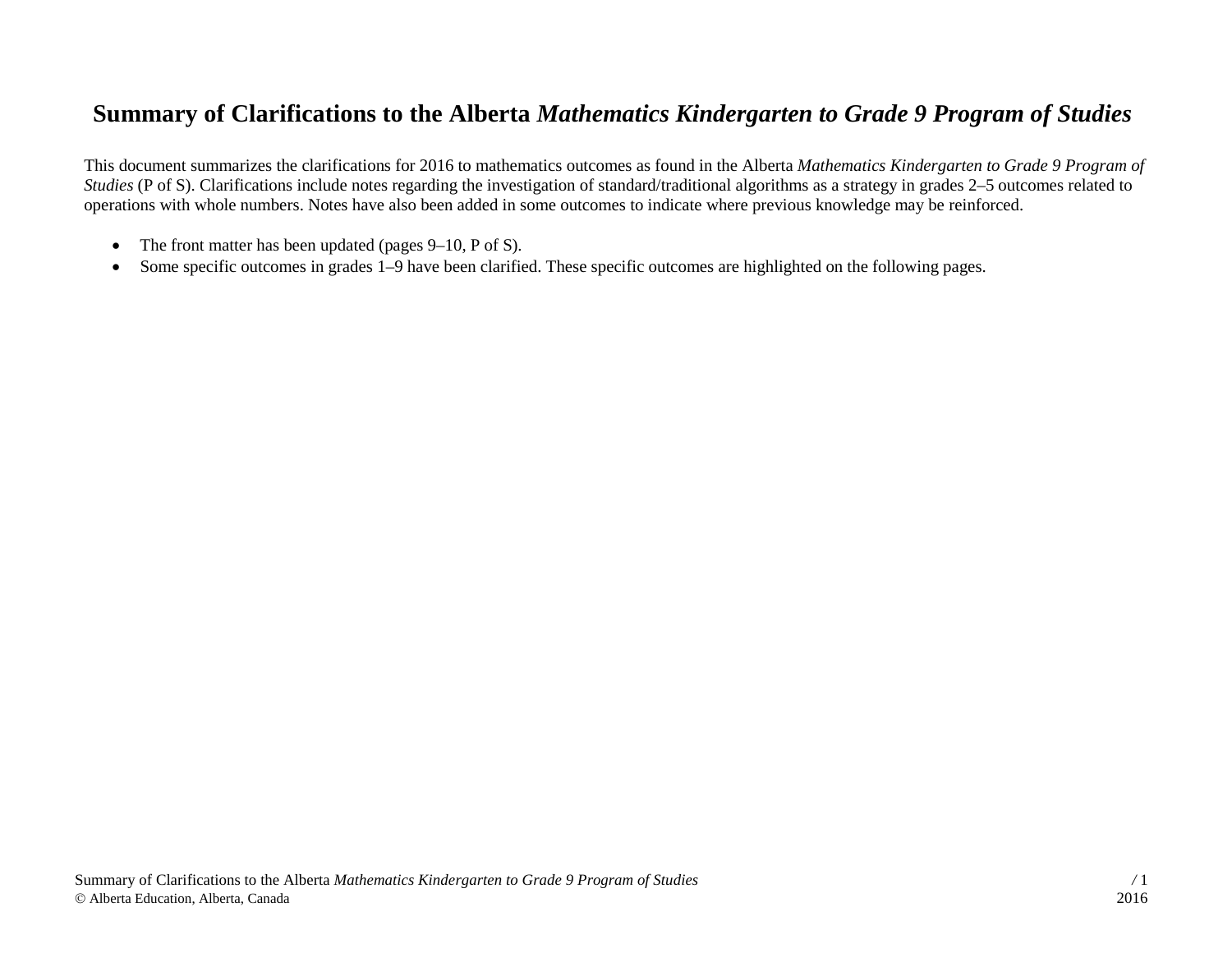## 2016

## **Outcomes**

The program of studies is stated in terms of general outcomes and specific outcomes.

**General outcomes** are overarching statements about what students are expected to learn in each strand/substrand. The general outcome for each strand/substrand is the same throughout the grades.

**Specific outcomes** are statements that identify the specific skills, understanding and knowledge that students are required to attain by the end of a given grade.

In the specific outcomes, the word *including* indicates that any ensuing items must be addressed to fully meet the learning outcome. The phrase *such as* indicates that the ensuing items are provided for illustrative purposes or clarification and are not requirements that must be addressed to fully meet the learning outcome. Students investigate a variety of strategies, including standard/traditional algorithms, to and become proficient in at least one appropriate and efficient strategy that they understand. **Strategies may include traditional algorithms such as long division and vertical addition: however,** specific strategies are not prescribed in the outcomes. The teaching professional has the flexibility and responsibility to meet the learning needs of each of his or her students. Over time, students refine their strategies to increase their accuracy and efficiency.

**Notes** are statements that clarify the intent of a learning outcome. Notes guide the teaching professional in making judgements about teaching and learning.

Notes in some Number outcomes for grades 2–5 highlight opportunities for students to investigate standard/traditional algorithms as a strategy for operations with whole numbers. The intent of these notes is to ensure that standard/traditional algorithms are explicitly included in students' learning experiences. Students would then use their preferred strategy to demonstrate understanding of each outcome.

Notes in some outcomes for grades 4–9 highlight opportunities for students to maintain and refine previous learnings related to number facts and operations with whole numbers, fractions and integers. The intent of these notes is to indicate that through these outcomes, previous knowledge can be maintained. There may be other outcomes that provide similar opportunities for maintaining previous learning throughout the year.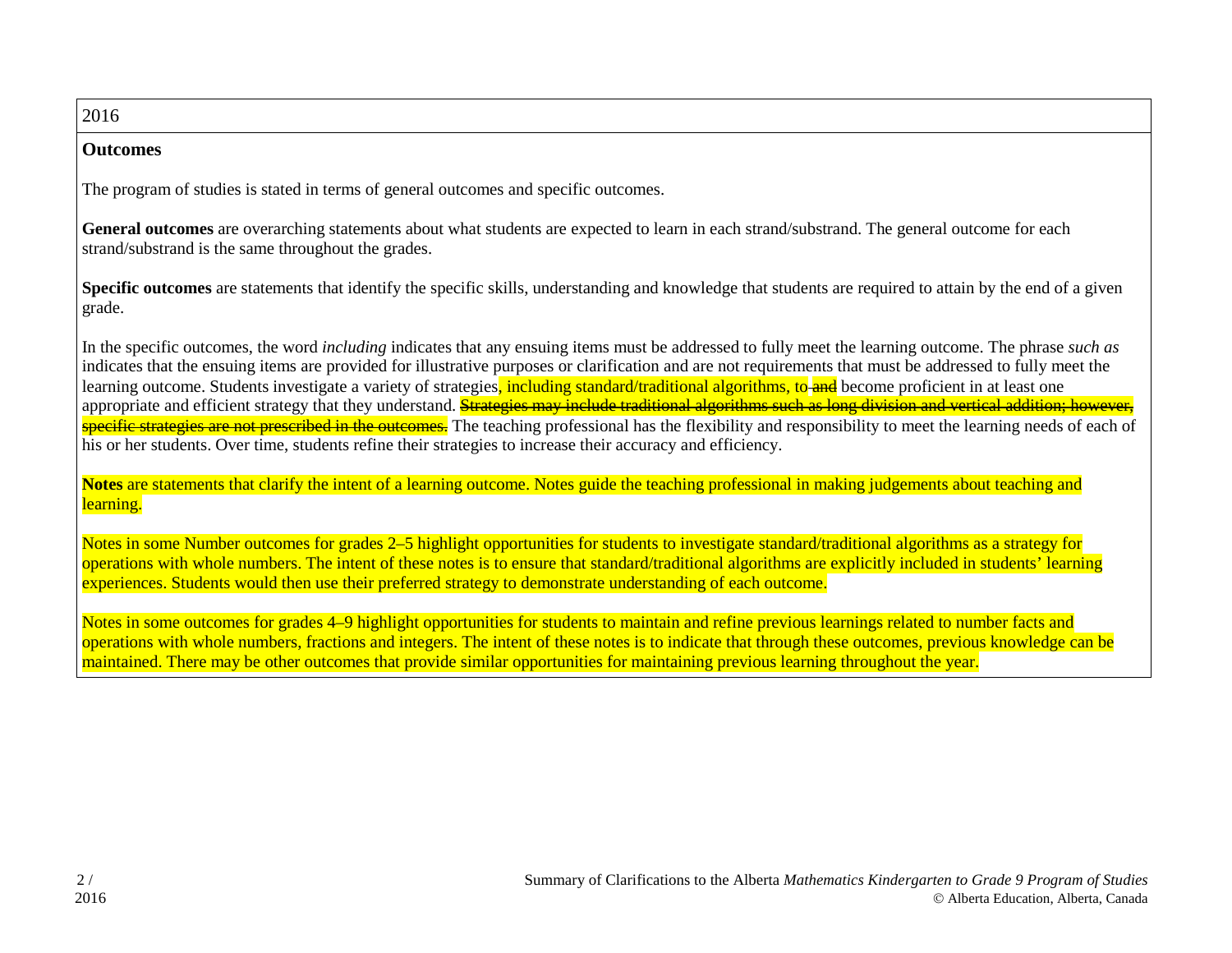| 2016           | Specific Outcome                                                                                                                                                                                                                                           |
|----------------|------------------------------------------------------------------------------------------------------------------------------------------------------------------------------------------------------------------------------------------------------------|
| Grade 1 Number | 10. Describe and use mental mathematics strategies, such as:<br>counting on and counting back<br>making 10<br>using doubles<br>thinking addition for subtraction<br>for basic addition facts and related subtraction facts to 18.<br>[C, CN, ME, PS, R, V] |
|                | Understand and apply strategies for addition facts up to<br>and including $9 + 9$ and related subtraction facts $\frac{18}{18}$ .<br>Recall addition facts to a sum of 5 and related<br>subtraction facts <b>to 5</b> .                                    |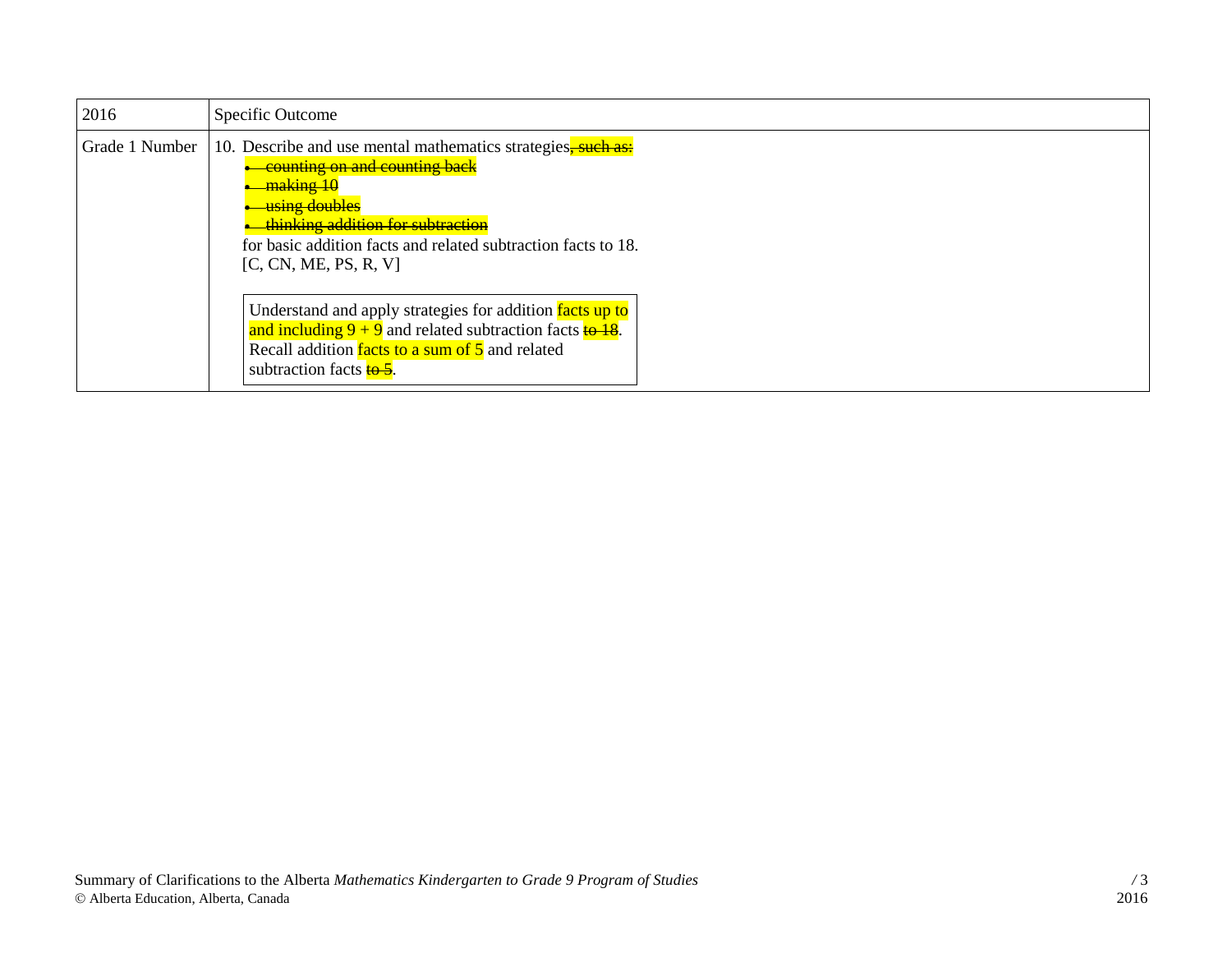| 2016           | Specific Outcome                                                                                                                                                                                                                                                                                                                                                                                                                                                                                                                                                                                                                                                                    |
|----------------|-------------------------------------------------------------------------------------------------------------------------------------------------------------------------------------------------------------------------------------------------------------------------------------------------------------------------------------------------------------------------------------------------------------------------------------------------------------------------------------------------------------------------------------------------------------------------------------------------------------------------------------------------------------------------------------|
| Grade 2 Number | Demonstrate an understanding of addition (limited to 1- and 2-digit numerals) with answers to 100 and the corresponding<br>9.<br>subtraction by:<br>• using personal strategies for adding and subtracting with and without the support of manipulatives<br>• creating and solving problems that involve addition and subtraction<br>using the commutative property of addition (the order in which numbers are added does not affect the sum)<br>using the associative property of addition (grouping a set of numbers in different ways does not affect the sum)<br>explaining that the order in which numbers are subtracted may affect the difference.<br>[C, CN, ME, PS, R, V] |
|                | Note:<br>Students investigate a variety of strategies, including standard/traditional algorithms, to become proficient in at least one<br>appropriate and efficient strategy that they understand.                                                                                                                                                                                                                                                                                                                                                                                                                                                                                  |

| 2016           | Specific Outcome                                                                                                                                                                                                                                                                                                      |
|----------------|-----------------------------------------------------------------------------------------------------------------------------------------------------------------------------------------------------------------------------------------------------------------------------------------------------------------------|
| Grade 2 Number | 10. Apply mental mathematics strategies, such as:<br>using doubles<br><del>making 10</del><br><del>one more, one less</del><br>two more, two less<br><b>building on a known double</b><br>thinking addition for subtraction<br>for basic addition facts and related subtraction facts to 18.<br>[C, CN, ME, PS, R, V] |
|                | Understand and apply strategies for addition facts up to<br>and including $9 + 9$ and related subtraction facts $\frac{10 - 18}{10}$ .<br>Recall addition facts up to and including $5 + 5$ and<br>related subtraction facts <b>to 10</b> .                                                                           |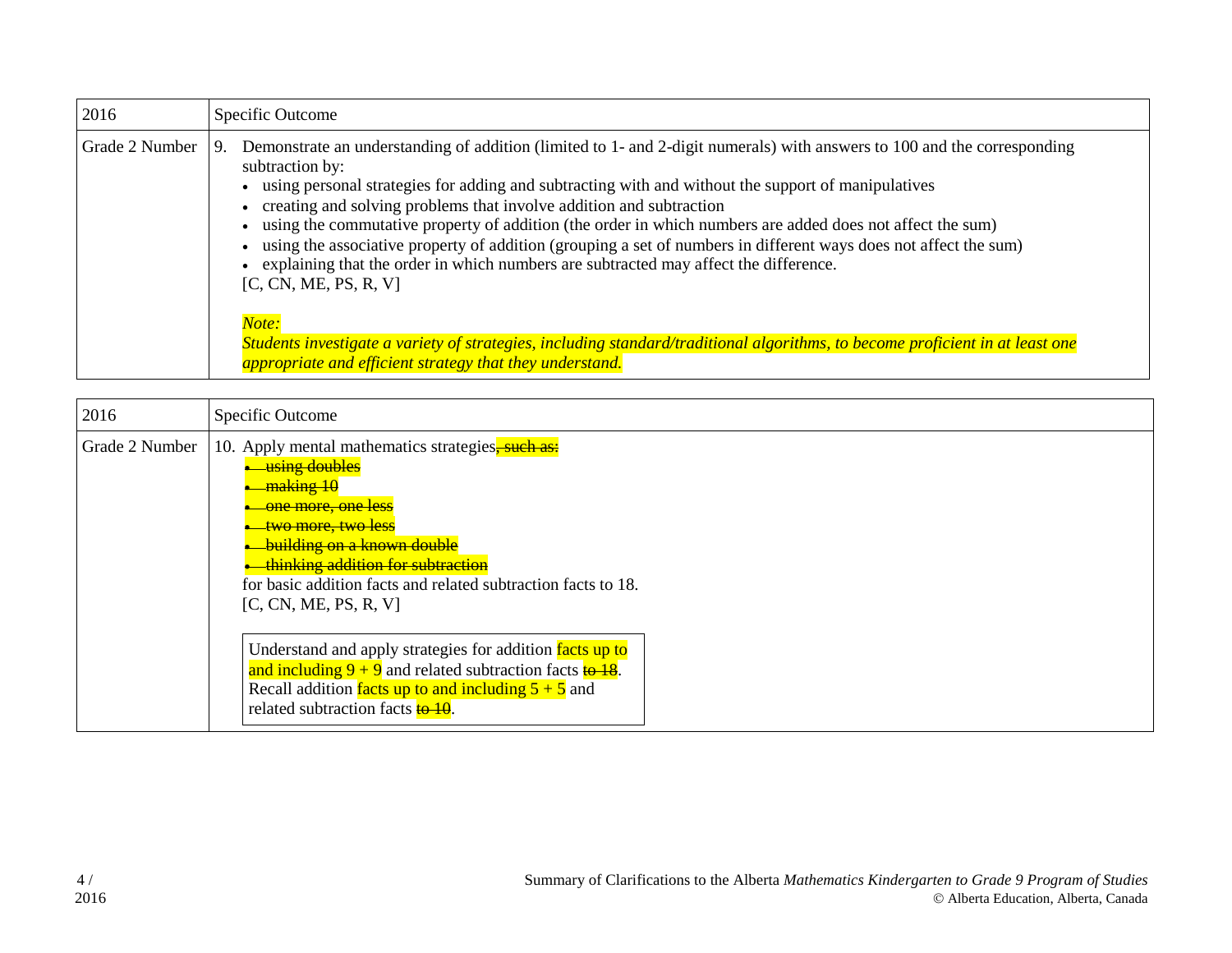| 2016 | Specific Outcome                                                                                                                                                                                                                                                 |
|------|------------------------------------------------------------------------------------------------------------------------------------------------------------------------------------------------------------------------------------------------------------------|
|      | Grade 3 Number 6. Describe and apply mental mathematics strategies for adding two 2-digit numerals.<br>adding from left to right<br><del>taking one addend to the nearest multiple of ten and then compensating</del><br>using doubles.<br>[C, CN, ME, PS, R, V] |

| 2016               |
|--------------------|
| Grade 3 Number   7 |

| 2016           | Specific Outcome                                                                                                                                                                                                                                                                                                                                                                                                                                                                                                                                                                                                             |
|----------------|------------------------------------------------------------------------------------------------------------------------------------------------------------------------------------------------------------------------------------------------------------------------------------------------------------------------------------------------------------------------------------------------------------------------------------------------------------------------------------------------------------------------------------------------------------------------------------------------------------------------------|
| Grade 3 Number | Demonstrate an understanding of addition and subtraction of numbers with answers to 1000 (limited to 1-, 2- and 3-digit numerals),<br>9.<br>concretely, pictorially and symbolically, by:<br>using personal strategies for adding and subtracting with and without the support of manipulatives<br>creating and solving problems in context that involve addition and subtraction of numbers.<br>[C, CN, ME, PS, R, V]<br>Note:<br>Students investigate a variety of strategies, including standard/traditional algorithms, to become proficient in at least one<br>appropriate and efficient strategy that they understand. |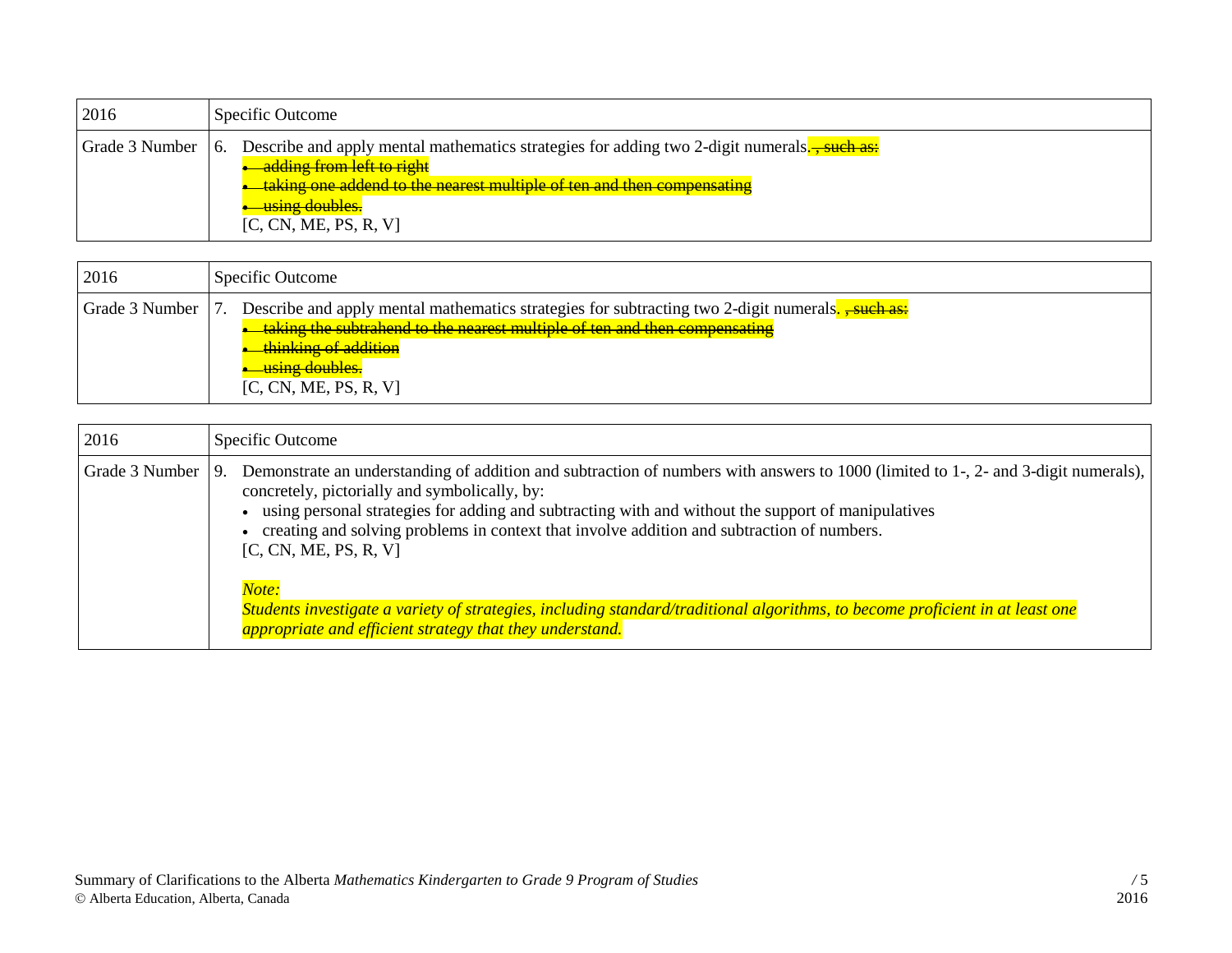| 2016           | Specific Outcome                                                                                                                                                                                                                                                                                                                              |
|----------------|-----------------------------------------------------------------------------------------------------------------------------------------------------------------------------------------------------------------------------------------------------------------------------------------------------------------------------------------------|
| Grade 3 Number | 10. Apply mental mathematics strategies and number properties, such as:<br>using doubles<br><del>making 10</del><br>using the commutative property<br>using the property of zero<br>thinking addition for subtraction<br>in order to understand and recall basic addition facts and related subtraction facts to 18.<br>[C, CN, ME, PS, R, V] |
|                | Understand, recall and apply addition facts up to and including $9 + 9$ and related<br>subtraction facts <b>to 18</b> .                                                                                                                                                                                                                       |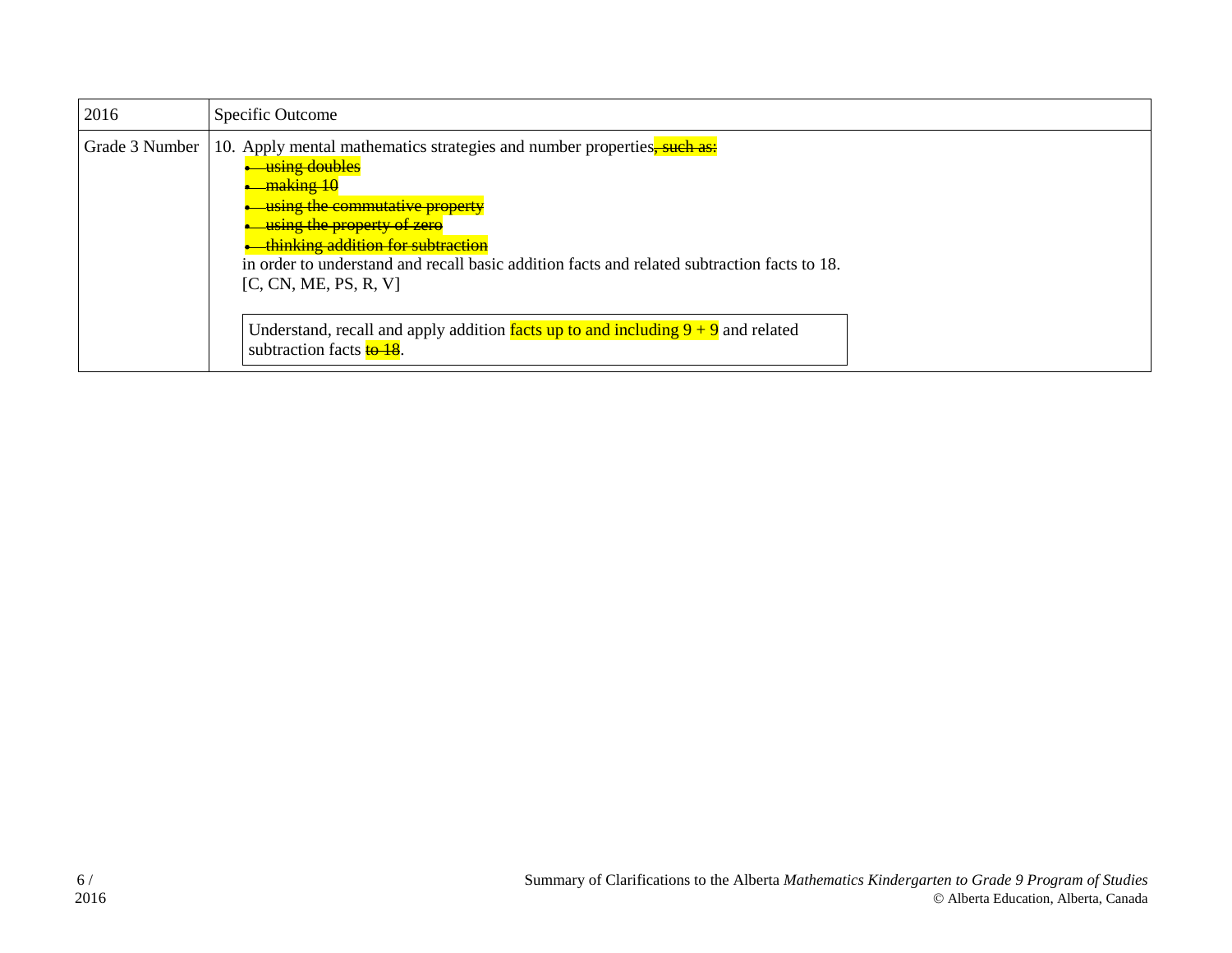| 2016           | Specific Outcome                                                                                                                                                                                                                                                                                                                           |
|----------------|--------------------------------------------------------------------------------------------------------------------------------------------------------------------------------------------------------------------------------------------------------------------------------------------------------------------------------------------|
| Grade 4 Number | Demonstrate an understanding of addition of numbers with answers to 10 000 and their corresponding subtractions (limited to 3-<br>3.<br>and 4-digit numerals) by:<br>using personal strategies for adding and subtracting<br>estimating sums and differences<br>solving problems involving addition and subtraction.<br>[C, CN, ME, PS, R] |
|                | Note:<br>Students investigate a variety of strategies, including standard/traditional algorithms, to become proficient in at least one<br>appropriate and efficient strategy that they understand.                                                                                                                                         |
|                | Note:<br>Through this outcome, students have the opportunity to maintain and refine previously learned addition and subtraction number<br><i>facts:</i><br>Grade 3, Number SO 10 – Apply mental mathematics strategies and number properties in order to understand and recall basic                                                       |
|                | addition facts and related subtraction facts to 18.<br>$\overline{IC}$ , CN, ME, PS, R, V]<br>Understand, recall and apply addition facts up to and including $9 + 9$ and related subtraction facts.                                                                                                                                       |

| 2016           | Specific Outcome                                                                                                                                                                                                                                                                                                                                                                                    |
|----------------|-----------------------------------------------------------------------------------------------------------------------------------------------------------------------------------------------------------------------------------------------------------------------------------------------------------------------------------------------------------------------------------------------------|
| Grade 4 Number | Describe and apply mental mathematics strategies, such as:<br>-5.<br><b>-skip</b> counting from a known fact<br><u>using doubling or halving</u><br>using doubling or halving and adding or subtracting one more group<br>using patterns in the 9s facts<br><u>using repeated doubling</u><br>to determine basic multiplication facts to $9 \times 9$ and related division facts.<br>[C, CN, ME, R] |
|                | Understand and apply strategies for multiplication and related division<br>facts to $9 \times 9$ .<br>Recall multiplication and related division facts to $7 \times 7$ .                                                                                                                                                                                                                            |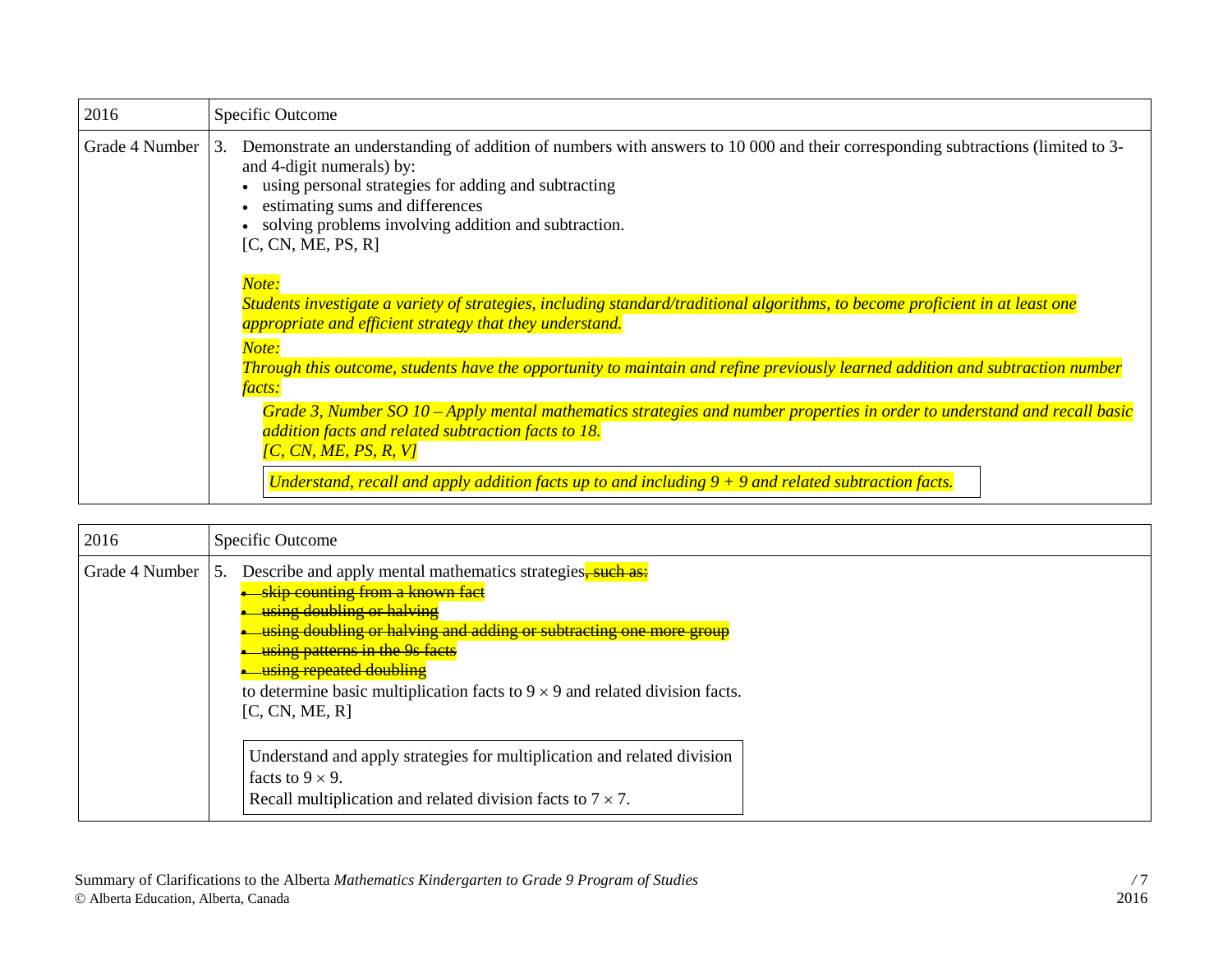| 2016           | Specific Outcome                                                                                                                                                                                                                                                                                                                                                                                |
|----------------|-------------------------------------------------------------------------------------------------------------------------------------------------------------------------------------------------------------------------------------------------------------------------------------------------------------------------------------------------------------------------------------------------|
| Grade 4 Number | Demonstrate an understanding of multiplication (2- or 3-digit by 1-digit) to solve problems by:<br>6.<br>using personal strategies for multiplication with and without concrete materials<br>using arrays to represent multiplication<br>connecting concrete representations to symbolic representations<br>estimating products<br>applying the distributive property.<br>[C, CN, ME, PS, R, V] |
|                | Note:<br>Students investigate a variety of strategies, including standard/traditional algorithms, to become proficient in at least one<br>appropriate and efficient strategy that they understand.<br>Note:                                                                                                                                                                                     |
|                | Through this outcome, students have the opportunity to maintain and refine previously learned addition and subtraction number<br><i>facts:</i>                                                                                                                                                                                                                                                  |
|                | Grade 3, Number SO 10 – Apply mental mathematics strategies and number properties in order to understand and recall basic<br>addition facts and related subtraction facts to 18.<br>[C, CN, ME, PS, R, V]<br>Understand, recall and apply addition facts up to and including $9 + 9$ and related subtraction facts.                                                                             |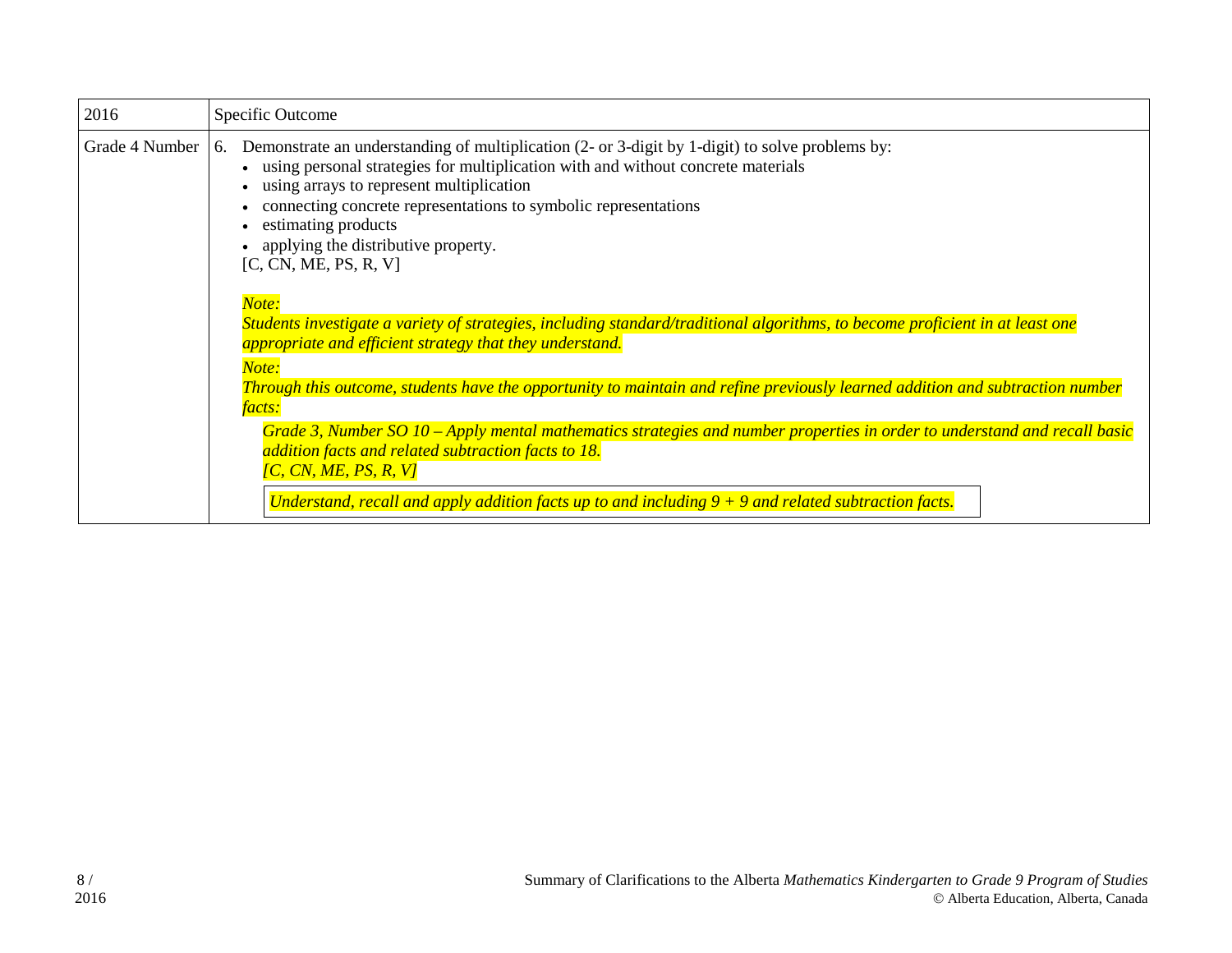| 2016           | Specific Outcome                                                                                                                                                                                                                                                                                                                                       |
|----------------|--------------------------------------------------------------------------------------------------------------------------------------------------------------------------------------------------------------------------------------------------------------------------------------------------------------------------------------------------------|
| Grade 4 Number | Demonstrate an understanding of division (1-digit divisor and up to 2-digit dividend) to solve problems by:<br>7.<br>using personal strategies for dividing with and without concrete materials<br>estimating quotients<br>relating division to multiplication.<br>[C, CN, ME, PS, R, V]                                                               |
|                | Note:<br>Students investigate a variety of strategies, including standard/traditional algorithms, to become proficient in at least one<br>appropriate and efficient strategy that they understand.<br>Note:<br>Through this outcome, students have the opportunity to maintain and refine previously learned addition and subtraction number<br>facts: |
|                | Grade 3, Number SO 10 – Apply mental mathematics strategies and number properties in order to understand and recall basic<br>addition facts and related subtraction facts to 18.<br>[C, CN, ME, PS, R, V]<br>Understand, recall and apply addition facts up to and including $9 + 9$ and related subtraction facts.                                    |

| 2016           | Specific Outcome                                                                                                                                                                                                                                                                                                                                                                                                                                                                                                                                                                                                                                                                                                                                                                            |
|----------------|---------------------------------------------------------------------------------------------------------------------------------------------------------------------------------------------------------------------------------------------------------------------------------------------------------------------------------------------------------------------------------------------------------------------------------------------------------------------------------------------------------------------------------------------------------------------------------------------------------------------------------------------------------------------------------------------------------------------------------------------------------------------------------------------|
| Grade 4 Number | Demonstrate an understanding of addition and subtraction of decimals (limited to hundredths) by:<br>11.<br>using personal strategies to determine sums and differences<br>estimating sums and differences<br>using mental mathematics strategies<br>to solve problems.<br>[C, ME, PS, R, V]<br>Note:<br>Through this outcome, students have the opportunity to maintain and refine previously learned addition and subtraction number<br><i>facts:</i><br>Grade 3, Number SO 10 – Apply mental mathematics strategies and number properties in order to understand and recall basic<br>addition facts and related subtraction facts to 18.<br>$\overline{IC}$ , CN, ME, PS, R, V]<br>Understand, recall and apply addition facts up to and including $9 + 9$ and related subtraction facts. |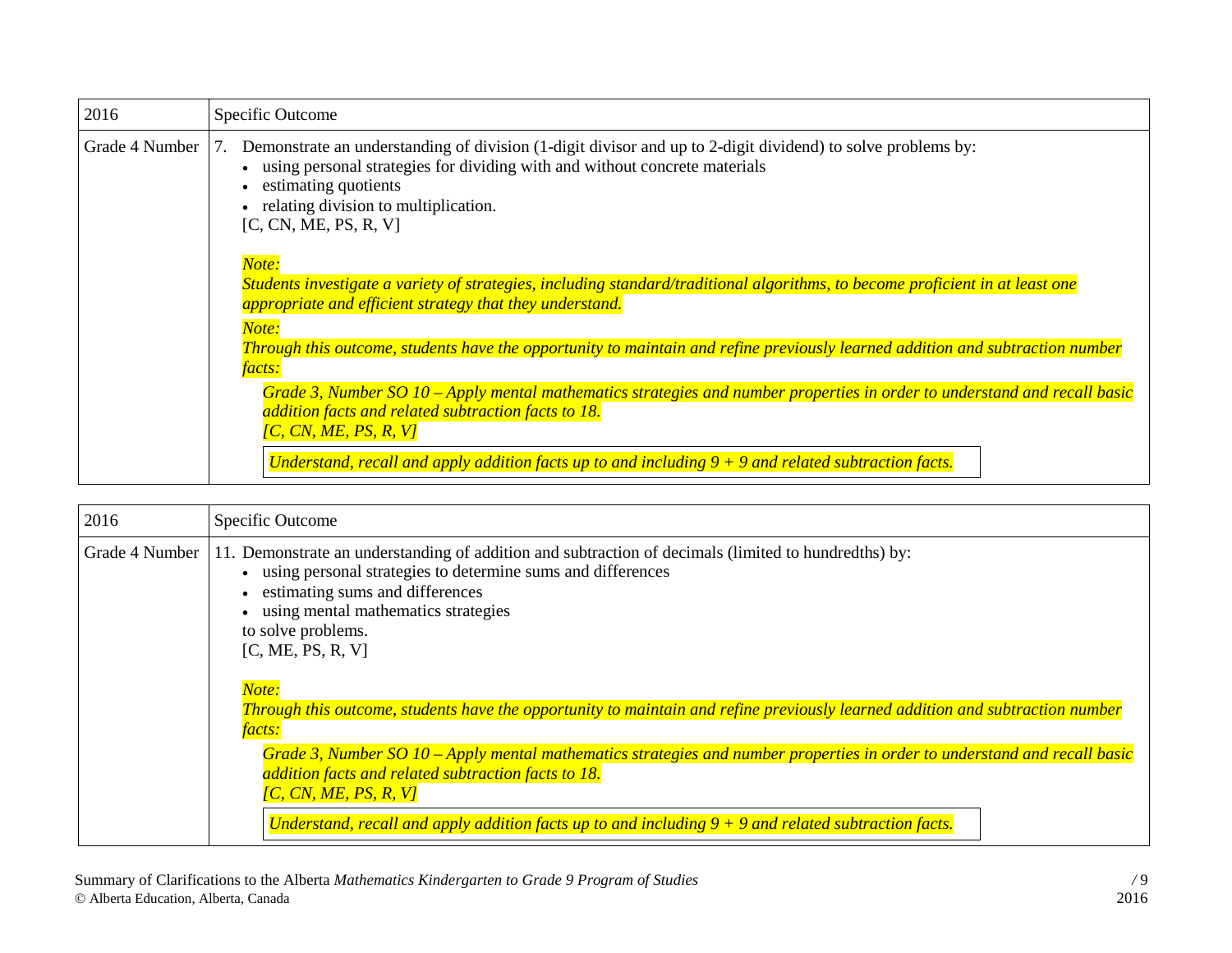| 2016                              | Specific Outcome                                                                                                                                                                                                                                                                                                                  |
|-----------------------------------|-----------------------------------------------------------------------------------------------------------------------------------------------------------------------------------------------------------------------------------------------------------------------------------------------------------------------------------|
| Grade 4 Patterns<br>and Relations | Solve one-step equations involving a symbol to represent an unknown number.<br>6.<br>[C, CN, PS, R, V]                                                                                                                                                                                                                            |
|                                   | Note:<br>Through this outcome, students have the opportunity to maintain and refine previously learned addition and subtraction number<br><i>facts:</i>                                                                                                                                                                           |
|                                   | Grade 3, Number SO 10 – Apply mental mathematics strategies and number properties in order to understand and recall basic<br>addition facts and related subtraction facts to 18.<br>$\overline{IC}$ , CN, ME, PS, R, V]<br>Understand, recall and apply addition facts up to and including $9 + 9$ and related subtraction facts. |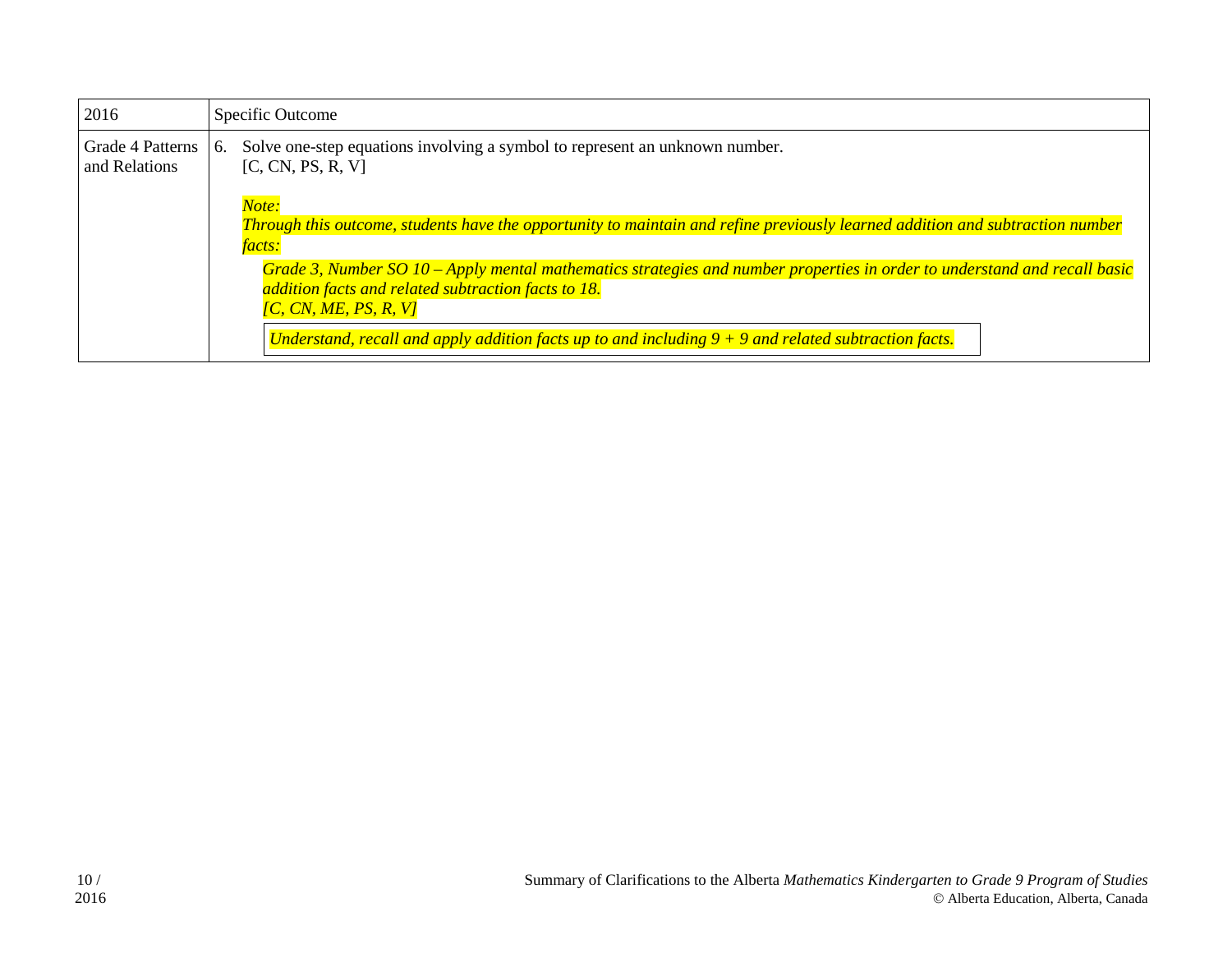| 2016 | Specific Outcome                                                                                                                                                                                        |
|------|---------------------------------------------------------------------------------------------------------------------------------------------------------------------------------------------------------|
|      | Grade 5 Number 2. Use estimation strategies, such as:<br><b>front-end rounding</b><br><del>compensation</del><br><del>compatible numbers</del><br>in problem-solving contexts.<br>[C, CN, ME, PS, R, V] |

| 2016           | Specific Outcome                                                                                                                                                                                                                                                                                                                                                                                    |
|----------------|-----------------------------------------------------------------------------------------------------------------------------------------------------------------------------------------------------------------------------------------------------------------------------------------------------------------------------------------------------------------------------------------------------|
| Grade 5 Number | Apply mental mathematics strategies and number properties, such as:<br>$\overline{3}$ .<br><b>skip counting from a known fact</b><br>using doubling or halving<br><b>using patterns in the 9s facts</b><br><u>using repeated doubling or halving</u><br>in order to understand and recall basic multiplication facts (multiplication tables) to 81 and related division facts.<br>[C, CN, ME, R, V] |
|                | Understand, recall and apply multiplication and related division facts to $9 \times 9$ .                                                                                                                                                                                                                                                                                                            |

| 2016                | Specific Outcome                                                                                                                                                                                   |
|---------------------|----------------------------------------------------------------------------------------------------------------------------------------------------------------------------------------------------|
| Grade 5 Number   4. | Apply mental mathematics strategies for multiplication. <del>, such as:</del><br>annexing then adding zero<br><b>halving and doubling</b><br>using the distributive property.<br>[C, CN, ME, R, V] |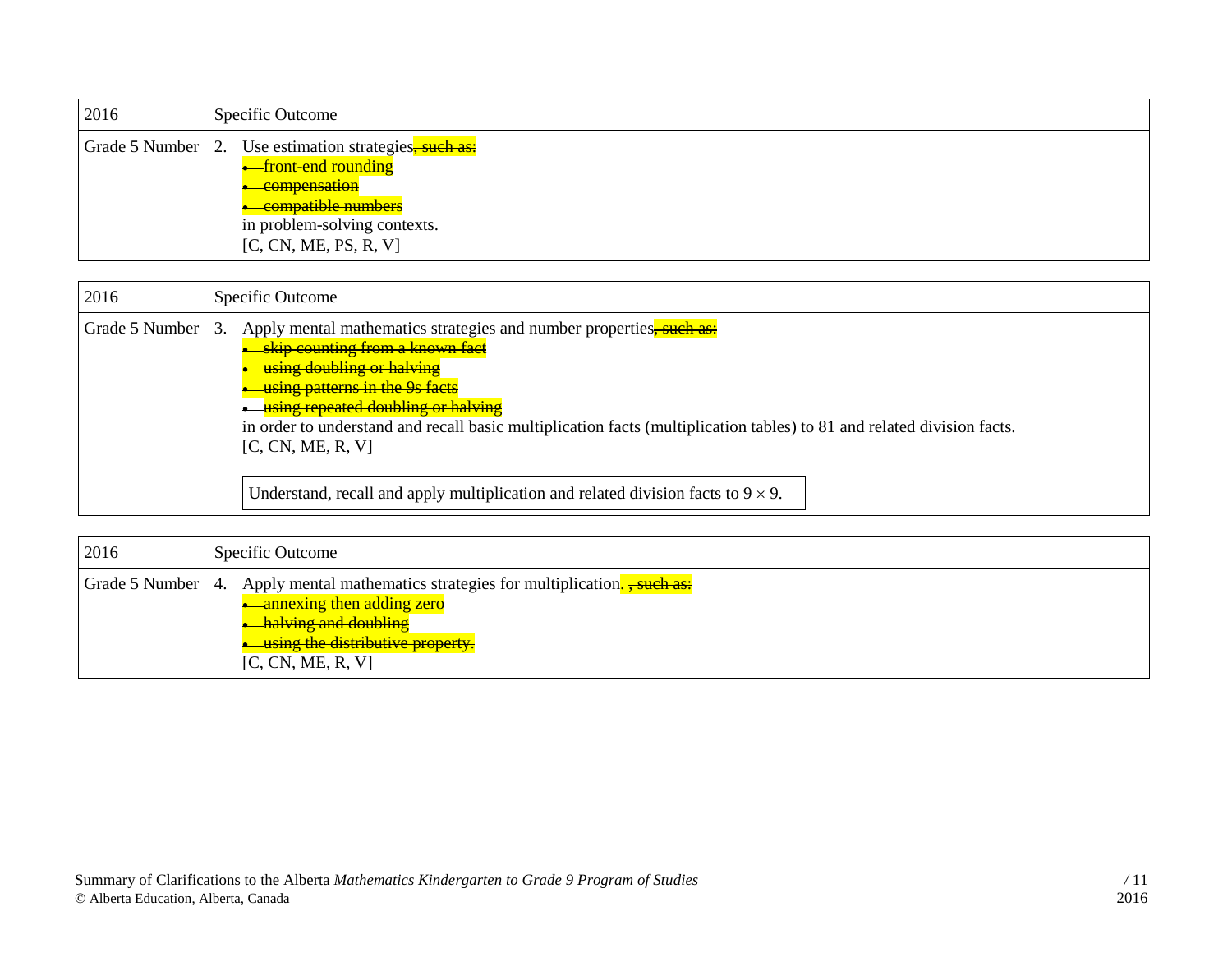| 2016           | Specific Outcome                                                                                                                                                                                                                                                                                                                                                            |
|----------------|-----------------------------------------------------------------------------------------------------------------------------------------------------------------------------------------------------------------------------------------------------------------------------------------------------------------------------------------------------------------------------|
| Grade 5 Number | Demonstrate, with and without concrete materials, an understanding of multiplication (2-digit by 2-digit) to solve problems.<br>.5.<br>[C, CN, PS, V]                                                                                                                                                                                                                       |
|                | Note:<br>Students investigate a variety of strategies, including standard/traditional algorithms, to become proficient in at least one<br>appropriate and efficient strategy that they understand.<br>Note:<br>Through this outcome, students have the opportunity to maintain and refine previously learned operations of addition and<br>subtraction with whole numbers:  |
|                | Grade 4, Number SO $3$ – Demonstrate an understanding of addition of numbers with answers to 10 000 and their<br>corresponding subtractions (limited to 3- and 4-digit numerals) by:<br>using personal strategies for adding and subtracting<br>estimating sums and differences<br>solving problems involving addition and subtraction.<br>$\overline{IC}$ , CN, ME, PS, R] |

| 2016           | Specific Outcome                                                                                                                                                                                                                                                                                                                                                           |
|----------------|----------------------------------------------------------------------------------------------------------------------------------------------------------------------------------------------------------------------------------------------------------------------------------------------------------------------------------------------------------------------------|
| Grade 5 Number | Demonstrate, with and without concrete materials, an understanding of division (3-digit by 1-digit), and interpret remainders to<br>6.<br>solve problems.<br>[C, CN, ME, PS, R, V]                                                                                                                                                                                         |
|                | Note:<br>Students investigate a variety of strategies, including standard/traditional algorithms, to become proficient in at least one<br>appropriate and efficient strategy that they understand.<br>Note:<br>Through this outcome, students have the opportunity to maintain and refine previously learned operations of addition and<br>subtraction with whole numbers: |
|                | Grade 4, Number SO $3$ – Demonstrate an understanding of addition of numbers with answers to 10 000 and their<br>corresponding subtractions (limited to 3- and 4-digit numerals) by:<br>using personal strategies for adding and subtracting<br><i>estimating sums and differences</i><br>solving problems involving addition and subtraction.<br>[C, CN, ME, PS, R]       |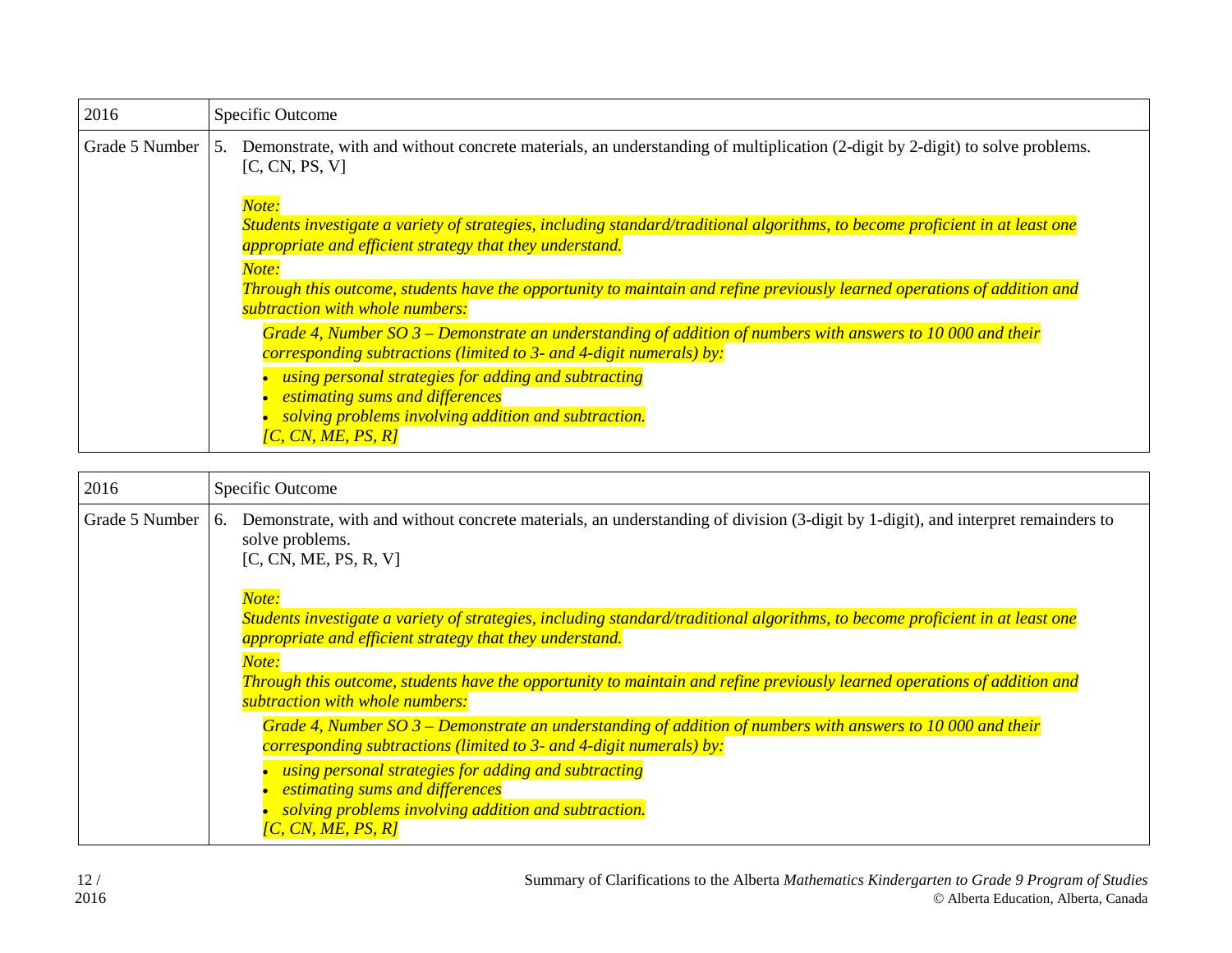| 2016           | Specific Outcome                                                                                                                                                                    |
|----------------|-------------------------------------------------------------------------------------------------------------------------------------------------------------------------------------|
| Grade 5 Number | 11. Demonstrate an understanding of addition and subtraction of decimals (limited to thousandths).<br>[C, CN, PS, R, V]                                                             |
|                | Note:<br>Through this outcome, students have the opportunity to maintain and refine previously learned operations of addition and                                                   |
|                | subtraction with whole numbers:<br>Grade 4, Number SO $3$ – Demonstrate an understanding of addition of numbers with answers to 10 000 and their                                    |
|                | corresponding subtractions (limited to 3- and 4-digit numerals) by:                                                                                                                 |
|                | using personal strategies for adding and subtracting<br>estimating sums and differences<br>solving problems involving addition and subtraction.<br>$\overline{IC}$ , CN, ME, PS, R] |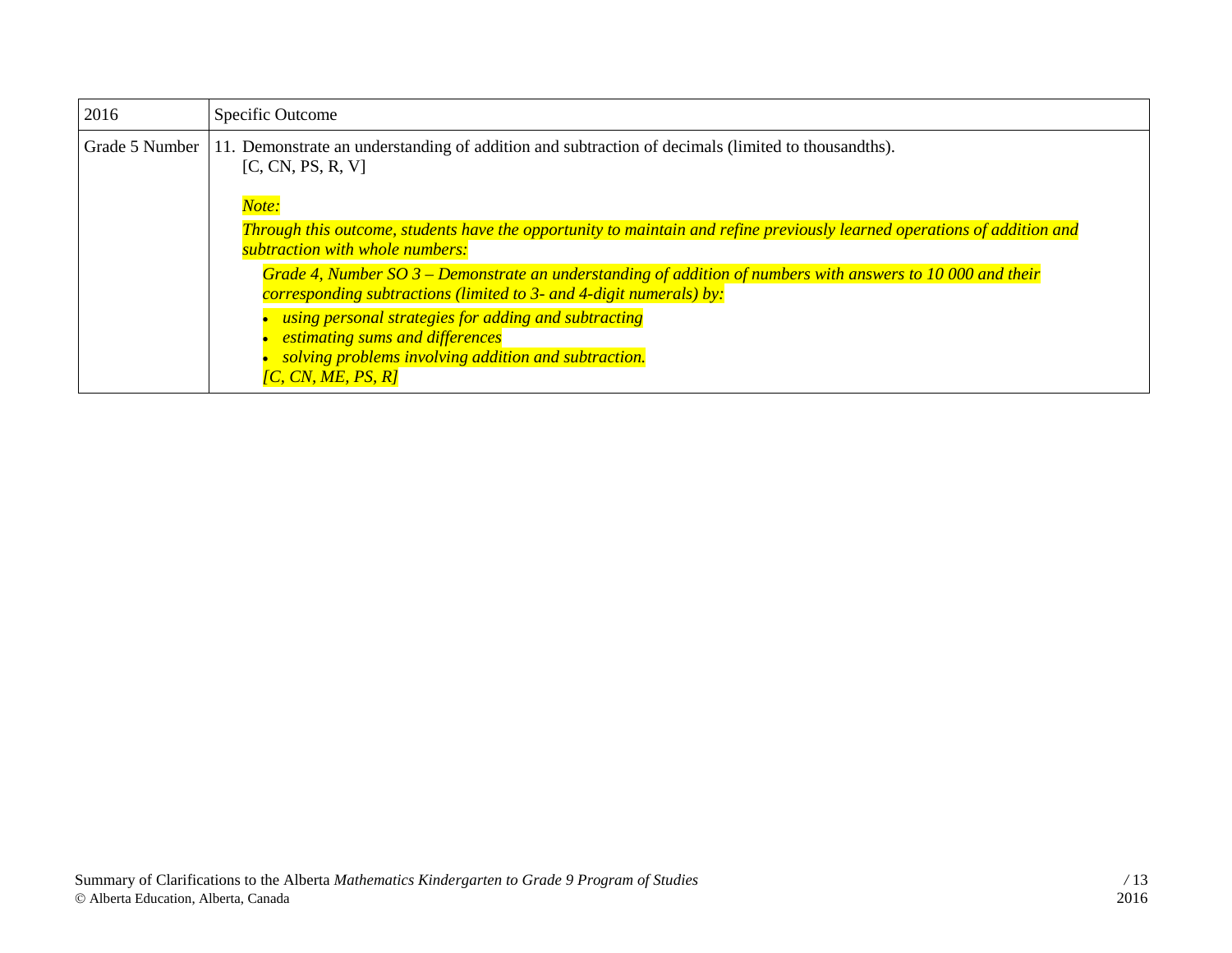| 2016           | Specific Outcome                                                                                                                                                                                      |
|----------------|-------------------------------------------------------------------------------------------------------------------------------------------------------------------------------------------------------|
| Grade 6 Number | 2.<br>Solve problems involving whole numbers and decimal numbers.<br>[ME, PS, T]<br>$[ICT: C6-2.4]$                                                                                                   |
|                | Note:<br>Through this outcome, students have the opportunity to maintain and refine previously learned:                                                                                               |
|                | multiplication and division number facts:<br>Grade 5, Number $SO_3$ – Apply mental mathematics strategies and number properties in order to understand and recall basic                               |
|                | multiplication facts (multiplication tables) to 81 and related division facts.<br>[C, CN, ME, R, V]                                                                                                   |
|                | Understand, recall and apply multiplication and related division facts to $9 \times 9$ .                                                                                                              |
|                | <i><b>operations with whole numbers:</b></i>                                                                                                                                                          |
|                | Grade 4, Number SO $3$ – Demonstrate an understanding of addition of numbers with answers to 10 000 and their<br>corresponding subtractions (limited to 3- and 4-digit numerals) by:                  |
|                | using personal strategies for adding and subtracting<br>estimating sums and differences<br>solving problems involving addition and subtraction.<br>[C, CN, ME, PS, R]                                 |
|                | Grade 5, Number SO $5$ – Demonstrate, with and without concrete materials, an understanding of multiplication (2-digit by<br>2-digit) to solve problems.<br>[ $C, CN, PS, V$ ]                        |
|                | Grade 5, Number $SO$ 6 – Demonstrate, with and without concrete materials, an understanding of division<br>(3-digit by 1-digit), and interpret remainders to solve problems.<br>[C, CN, ME, PS, R, V] |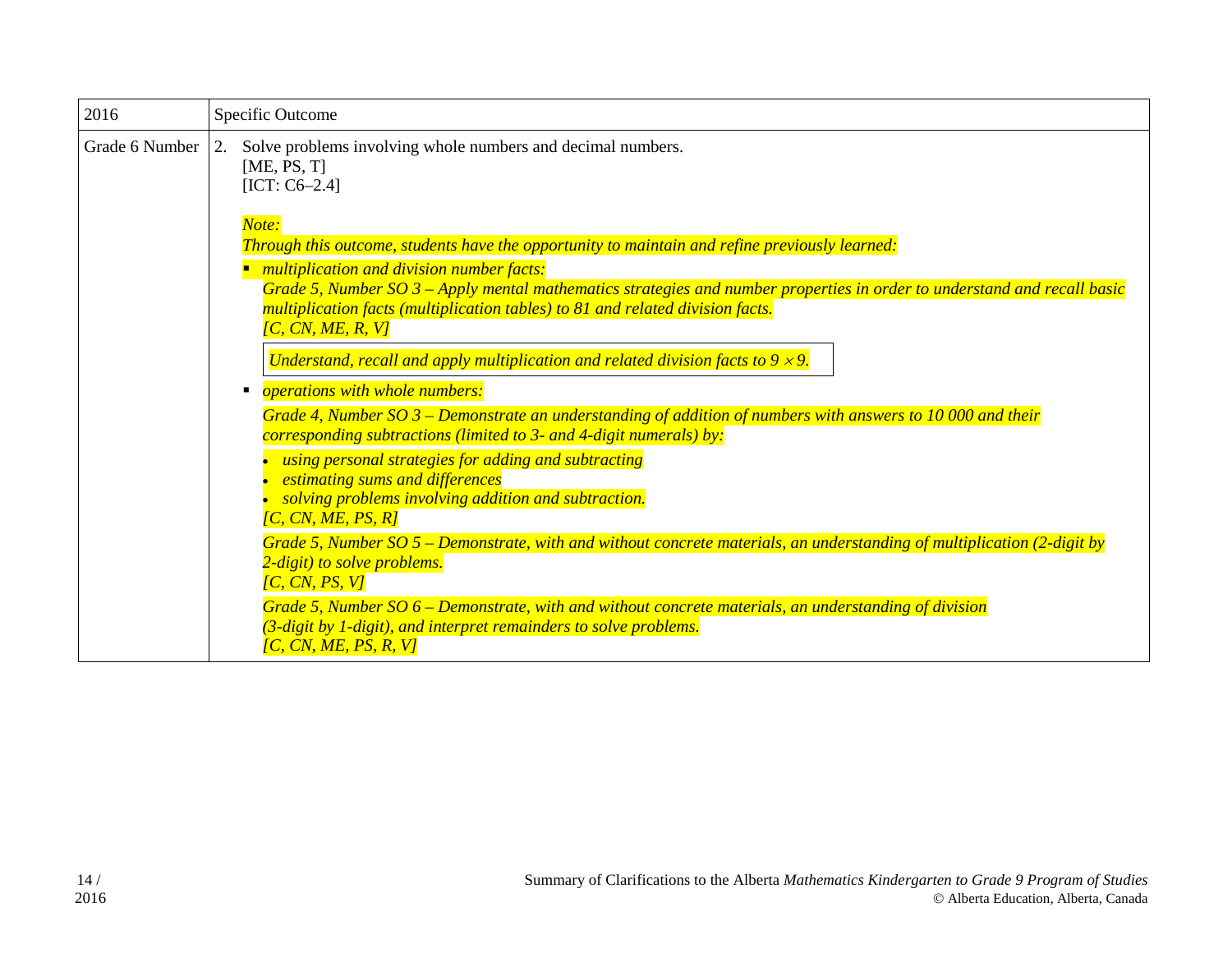| 2016           | Specific Outcome                                                                                                                                                                                                                                                                                                                                                                                                                                                                                                                                                                                                                            |
|----------------|---------------------------------------------------------------------------------------------------------------------------------------------------------------------------------------------------------------------------------------------------------------------------------------------------------------------------------------------------------------------------------------------------------------------------------------------------------------------------------------------------------------------------------------------------------------------------------------------------------------------------------------------|
| Grade 6 Number | Demonstrate an understanding of factors and multiples by:<br>3.<br>• determining multiples and factors of numbers less than 100<br>• identifying prime and composite numbers<br>solving problems using multiples and factors.<br>[CN, PS, R, V]<br>Note:<br>Through this outcome, students have the opportunity to maintain and refine previously learned multiplication and division number<br>facts:<br>Grade 5, Number SO $3$ – Apply mental mathematics strategies and number properties in order to understand and recall basic<br>multiplication facts (multiplication tables) to 81 and related division facts.<br>[C, CN, ME, R, V] |
|                | Understand, recall and apply multiplication and related division facts to $9 \times 9$ .                                                                                                                                                                                                                                                                                                                                                                                                                                                                                                                                                    |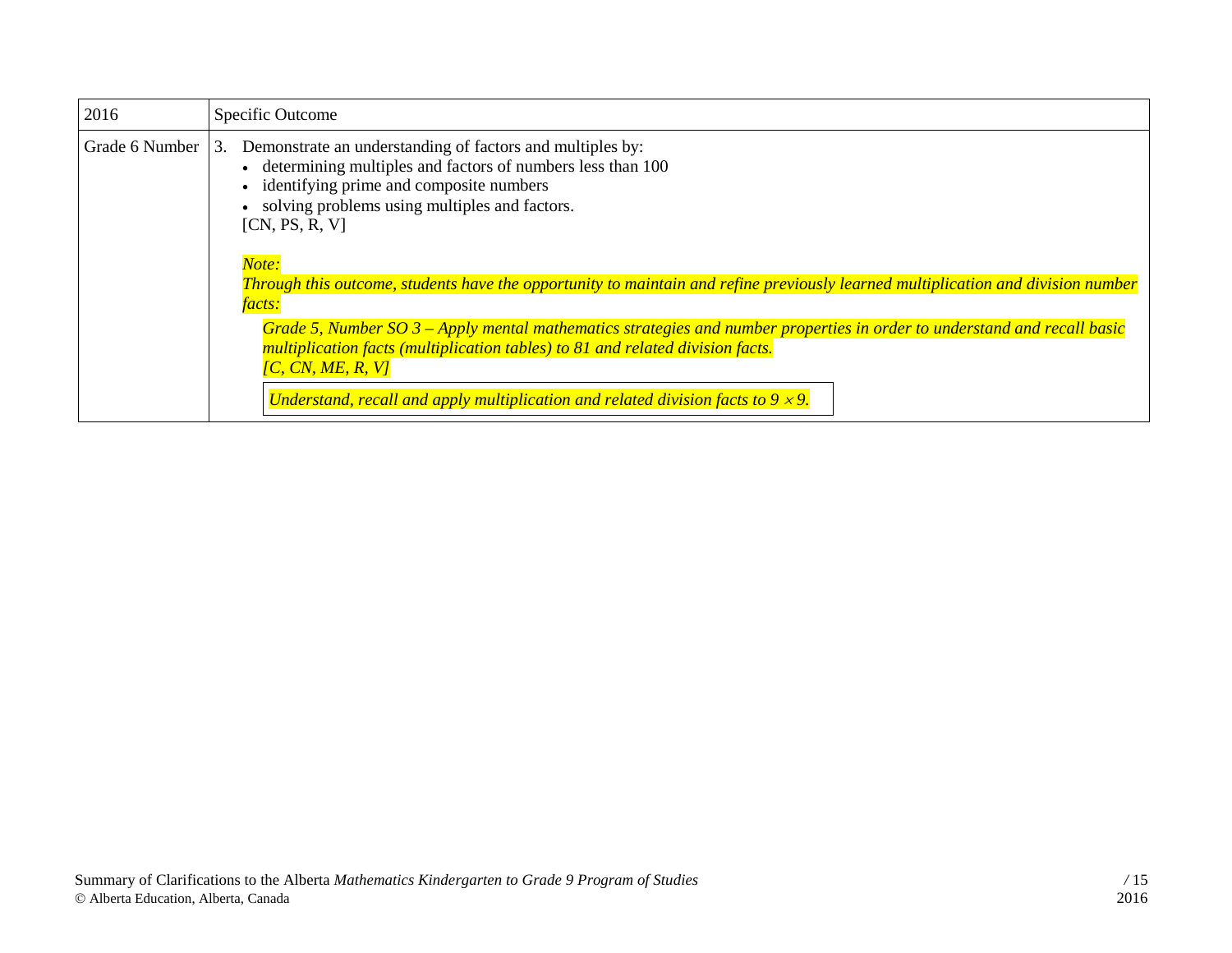| 2016           | Specific Outcome                                                                                                                                                                                                                                                                                                                                                                                                                                                                                                                          |
|----------------|-------------------------------------------------------------------------------------------------------------------------------------------------------------------------------------------------------------------------------------------------------------------------------------------------------------------------------------------------------------------------------------------------------------------------------------------------------------------------------------------------------------------------------------------|
| Grade 6 Number | Demonstrate an understanding of multiplication and division of decimals (1-digit whole number multipliers and 1-digit natural<br>8.<br>number divisors).<br>[C, CN, ME, PS, R, V]                                                                                                                                                                                                                                                                                                                                                         |
|                | Note:<br>Through this outcome, students have the opportunity to maintain and refine previously learned:<br>multiplication and division number facts:                                                                                                                                                                                                                                                                                                                                                                                      |
|                | Grade 5, Number SO 3 – Apply mental mathematics strategies and number properties in order to understand and recall basic<br>multiplication facts (multiplication tables) to 81 and related division facts.<br>$\overline{CC}$ , $\overline{CN}$ , $\overline{ME}$ , $\overline{R}$ , $\overline{VI}$                                                                                                                                                                                                                                      |
|                | Understand, recall and apply multiplication and related division facts to $9 \times 9$ .                                                                                                                                                                                                                                                                                                                                                                                                                                                  |
|                | <i><b>operations with whole numbers:</b></i><br>п                                                                                                                                                                                                                                                                                                                                                                                                                                                                                         |
|                | Grade 4, Number SO $6$ – Demonstrate an understanding of multiplication (2- or 3-digit by 1-digit) to solve problems by:<br>using personal strategies for multiplication with and without concrete materials<br>using arrays to represent multiplication<br>connecting concrete representations to symbolic representations<br><i>estimating products</i><br><i>applying the distributive property.</i><br>[C, CN, ME, PS, R, V]<br>Grade 5, Number SO 6 – Demonstrate, with and without concrete materials, an understanding of division |
|                | (3-digit by 1-digit), and interpret remainders to solve problems.<br>[C, CN, ME, PS, R, V]                                                                                                                                                                                                                                                                                                                                                                                                                                                |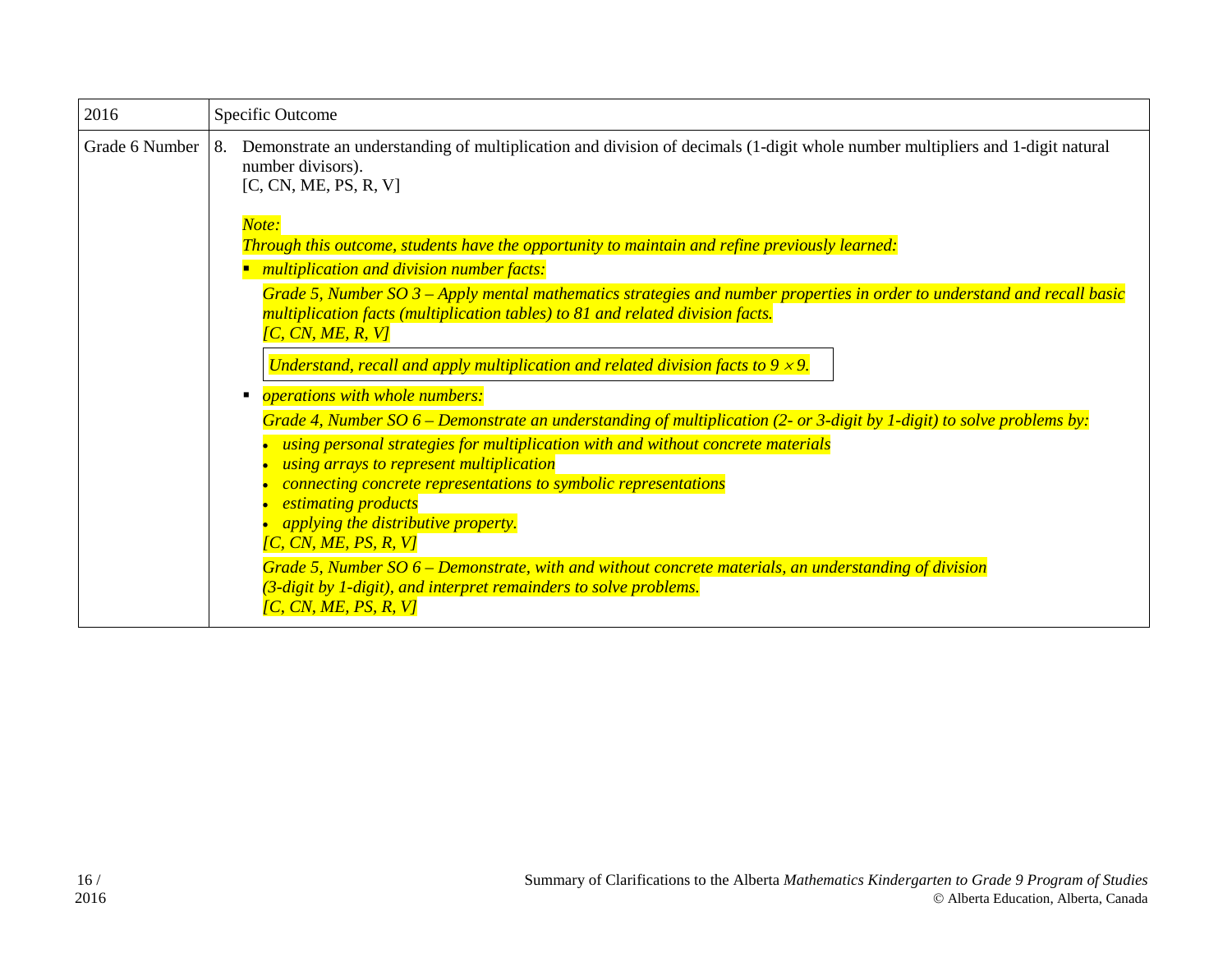| 2016           | Specific Outcome                                                                                                                                                                                                                  |
|----------------|-----------------------------------------------------------------------------------------------------------------------------------------------------------------------------------------------------------------------------------|
| Grade 6 Number | 9. Explain and apply the order of operations, excluding exponents, with and without technology (limited to whole numbers).<br>[C, CN, ME, PS, T]<br>[ICT: $C6-2.4$ , $C6-2.7$ ]                                                   |
|                | Note:<br>Through this outcome, students have the opportunity to maintain and refine previously learned:                                                                                                                           |
|                | multiplication and division number facts:                                                                                                                                                                                         |
|                | Grade 5, Number SO $3$ – Apply mental mathematics strategies and number properties in order to understand and recall basic<br>multiplication facts (multiplication tables) to 81 and related division facts.<br>[C, CN, ME, R, V] |
|                | Understand, recall and apply multiplication and related division facts to $9 \times 9$ .                                                                                                                                          |
|                | <i><b>operations with whole numbers:</b></i>                                                                                                                                                                                      |
|                | Grade 4, Number SO $3$ – Demonstrate an understanding of addition of numbers with answers to 10 000 and their<br>corresponding subtractions (limited to 3- and 4-digit numerals) by:                                              |
|                | using personal strategies for adding and subtracting<br>estimating sums and differences<br>solving problems involving addition and subtraction.<br>[C, CN, ME, PS, R]                                                             |
|                | Grade 5, Number $SO 5$ – Demonstrate, with and without concrete materials, an understanding of multiplication (2-digit by<br>2-digit) to solve problems.<br>[C, CN, PS, V]                                                        |
|                | Grade 5, Number $SO\ 6$ – Demonstrate, with and without concrete materials, an understanding of division<br>(3-digit by 1-digit), and interpret remainders to solve problems.<br>[C, CN, ME, PS, R, V]                            |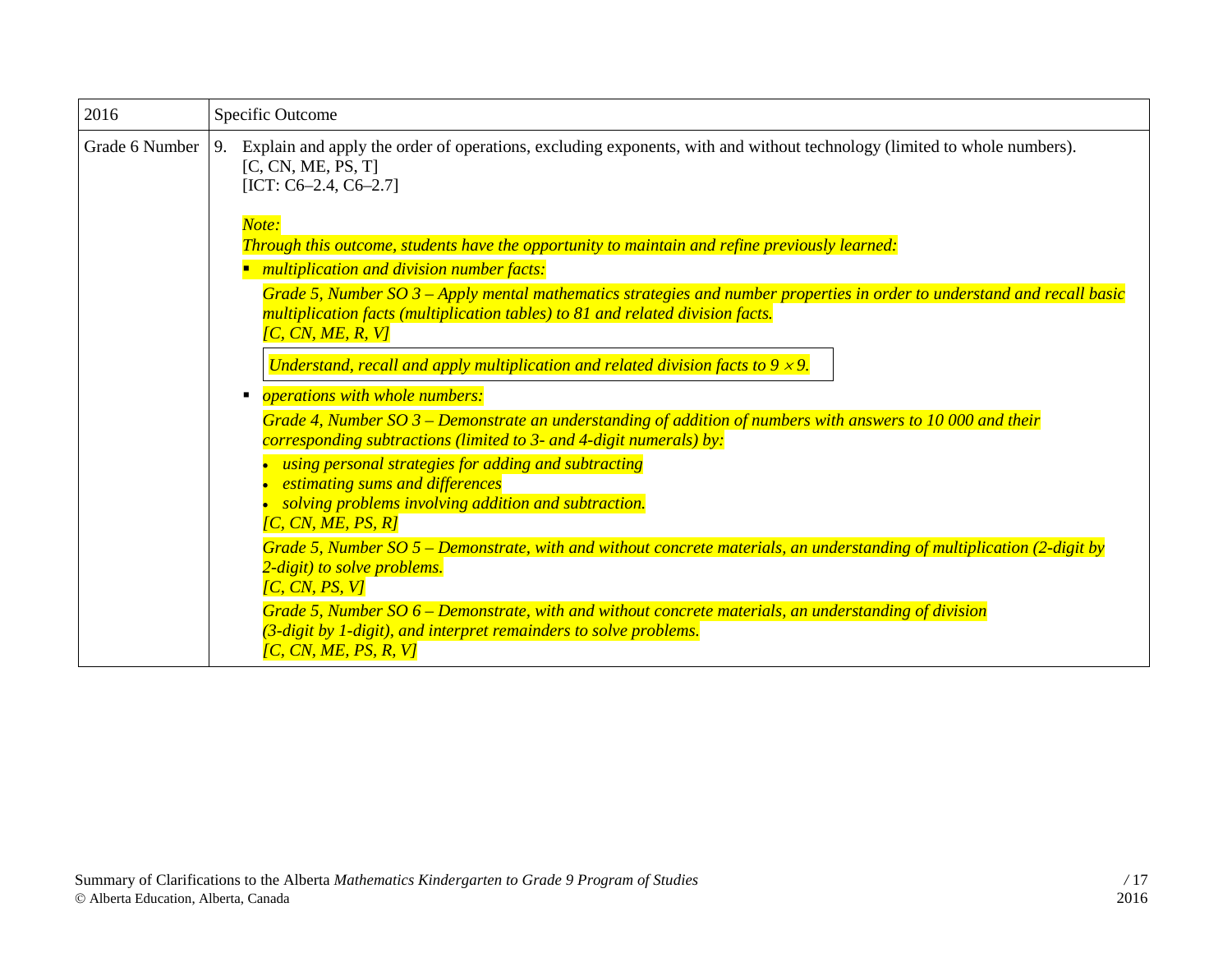| 2016           | Specific Outcome                                                                                                                                                                                                                                               |  |
|----------------|----------------------------------------------------------------------------------------------------------------------------------------------------------------------------------------------------------------------------------------------------------------|--|
| Grade 7 Number | Demonstrate an understanding of the addition, subtraction, multiplication and division of decimals to solve problems (for more<br>2.<br>than 1-digit divisors or 2-digit multipliers, the use of technology is expected).<br>[ME, PS, $T$ ]<br>$[ICT: P2-3.4]$ |  |
|                | Note:                                                                                                                                                                                                                                                          |  |
|                | Through this outcome, students have the opportunity to maintain and refine previously learned operations with whole numbers:                                                                                                                                   |  |
|                | Grade 4, Number SO $3$ – Demonstrate an understanding of addition of numbers with answers to 10 000 and their<br>corresponding subtractions (limited to 3- and 4-digit numerals) by:                                                                           |  |
|                | using personal strategies for adding and subtracting<br>estimating sums and differences<br>solving problems involving addition and subtraction.<br>$\overline{CC}$ , $\overline{CN}$ , $\overline{ME}$ , $\overline{PS}$ , $\overline{RI}$                     |  |
|                | Grade 5, Number SO $5$ – Demonstrate, with and without concrete materials, an understanding of multiplication (2-digit by<br>2-digit) to solve problems.<br>[C, CN, PS, V]                                                                                     |  |
|                | Grade 5, Number SO $6$ – Demonstrate, with and without concrete materials, an understanding of division (3-digit by 1-digit),<br>and interpret remainders to solve problems.<br>[C, CN, ME, PS, R, V]                                                          |  |

| 2016           | Specific Outcome                                                                                                                                                                                                                                                                                                                                                                                                                                                                                                                                                                                                  |
|----------------|-------------------------------------------------------------------------------------------------------------------------------------------------------------------------------------------------------------------------------------------------------------------------------------------------------------------------------------------------------------------------------------------------------------------------------------------------------------------------------------------------------------------------------------------------------------------------------------------------------------------|
| Grade 7 Number | Demonstrate an understanding of addition and subtraction of integers, concretely, pictorially and symbolically.<br>-6.<br>[C, CN, PS, R, V]                                                                                                                                                                                                                                                                                                                                                                                                                                                                       |
|                | Note:<br>Through this outcome, students have the opportunity to maintain and refine previously learned operations of addition and<br>subtraction with whole numbers:<br>Grade 4, Number SO $3$ – Demonstrate an understanding of addition of numbers with answers to 10 000 and their<br>corresponding subtractions (limited to 3- and 4-digit numerals) by:<br>using personal strategies for adding and subtracting<br><i>estimating sums and differences</i><br>solving problems involving addition and subtraction.<br>$\overline{IC}$ , $\overline{CN}$ , $\overline{ME}$ , $\overline{PS}$ , $\overline{RI}$ |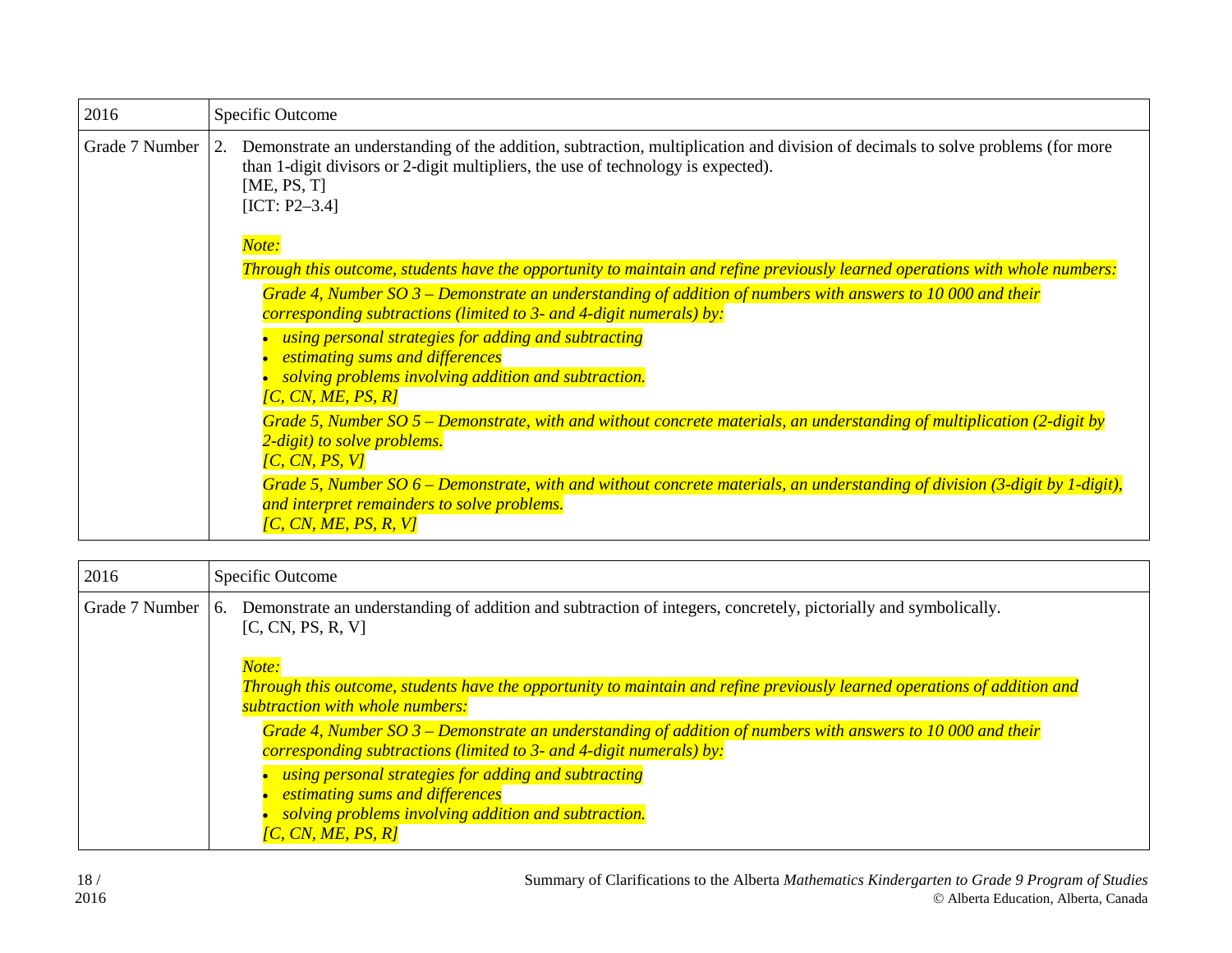| 2016                              |    | Specific Outcome                                                                                                                                                                                                     |
|-----------------------------------|----|----------------------------------------------------------------------------------------------------------------------------------------------------------------------------------------------------------------------|
| Grade 7 Patterns<br>and Relations | 5. | Evaluate an expression, given the value of the variable(s).<br>[CN, R]                                                                                                                                               |
|                                   |    | Note:                                                                                                                                                                                                                |
|                                   |    | Through this outcome, students have the opportunity to maintain and refine previously learned operations with whole numbers:                                                                                         |
|                                   |    | Grade 4, Number SO $3$ – Demonstrate an understanding of addition of numbers with answers to 10 000 and their<br>corresponding subtractions (limited to 3- and 4-digit numerals) by:                                 |
|                                   |    | using personal strategies for adding and subtracting<br>estimating sums and differences                                                                                                                              |
|                                   |    | solving problems involving addition and subtraction.<br>[C, CN, ME, PS, R]                                                                                                                                           |
|                                   |    | Grade 5, Number SO $5$ – Demonstrate, with and without concrete materials, an understanding of multiplication (2-digit by<br>2-digit) to solve problems.<br>[C, CN, PS, V]                                           |
|                                   |    | Grade 5, Number SO 6 – Demonstrate, with and without concrete materials, an understanding of division<br>$(3$ -digit by 1-digit), and interpret remainders to solve problems.<br>$\overline{IC}$ , CN, ME, PS, R, V] |

| 2016                              | Specific Outcome                                                                                                                                                                                          |
|-----------------------------------|-----------------------------------------------------------------------------------------------------------------------------------------------------------------------------------------------------------|
| Grade 7 Patterns<br>and Relations | Model and solve, concretely, pictorially and symbolically, problems that can be represented by one-step linear equations of the<br>6.<br>form $x + a = b$ , where a and b are integers.<br>[CN, PS, R, V] |
|                                   | Note:<br>Through this outcome, students have the opportunity to maintain and refine previously learned operations of addition and                                                                         |
|                                   | subtraction with whole numbers:                                                                                                                                                                           |
|                                   | Grade 4, Number SO $3$ – Demonstrate an understanding of addition of numbers with answers to 10 000 and their<br>corresponding subtractions (limited to 3- and 4-digit numerals) by:                      |
|                                   | using personal strategies for adding and subtracting<br>estimating sums and differences<br>solving problems involving addition and subtraction.<br>$\overline{IC}$ , CN, ME, PS, R]                       |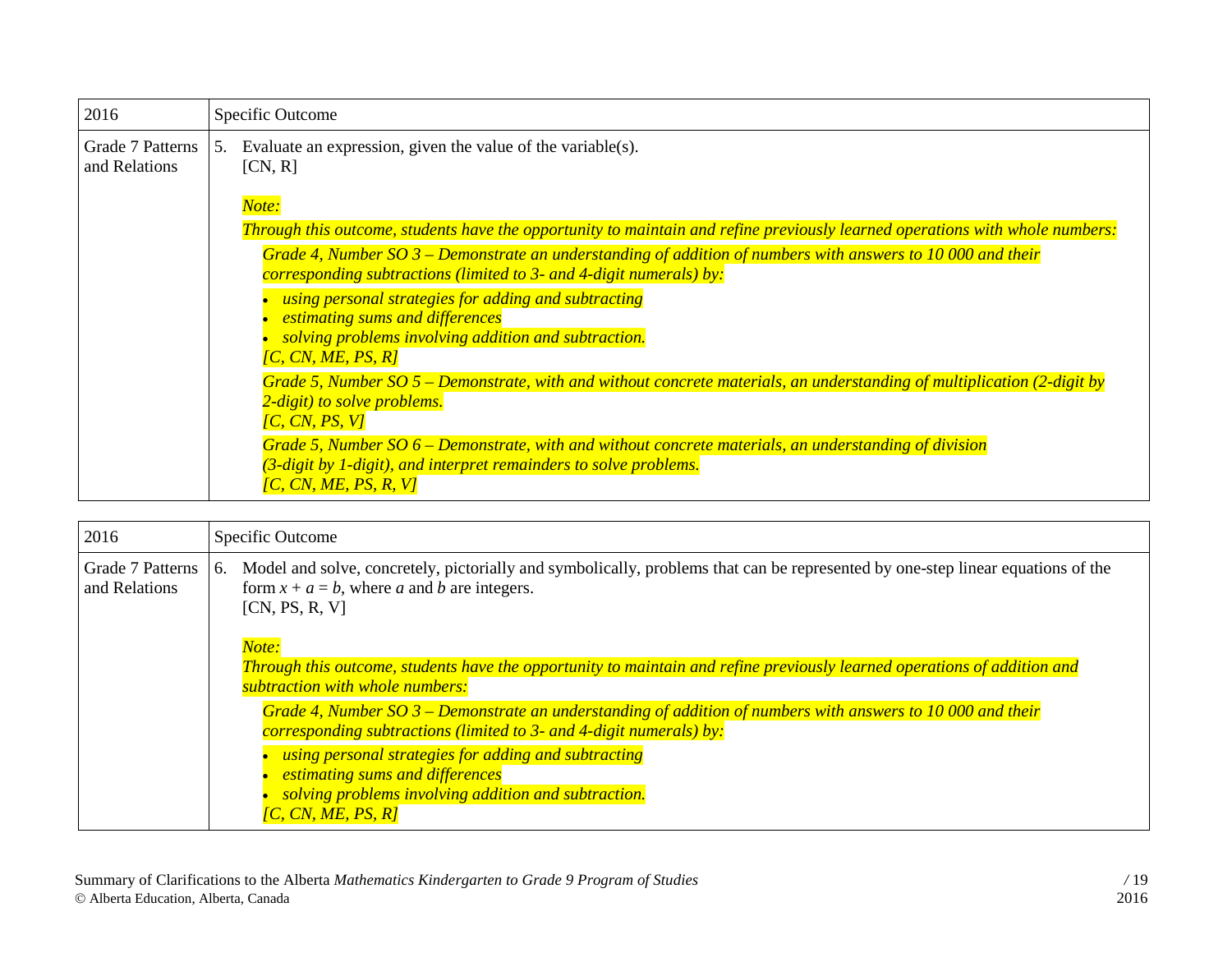| 2016                              | Specific Outcome                                                                                                                                                                                                                                                                                                                                                                                                                                                                                                                                                                                                                                                                                                                                                                                                                                                                                            |
|-----------------------------------|-------------------------------------------------------------------------------------------------------------------------------------------------------------------------------------------------------------------------------------------------------------------------------------------------------------------------------------------------------------------------------------------------------------------------------------------------------------------------------------------------------------------------------------------------------------------------------------------------------------------------------------------------------------------------------------------------------------------------------------------------------------------------------------------------------------------------------------------------------------------------------------------------------------|
| Grade 7 Patterns<br>and Relations | Model and solve, concretely, pictorially and symbolically, problems that can be represented by linear equations of the form:<br>7.<br>$ax + b = c$<br>• $ax = b$<br>$\bullet \quad \frac{x}{a} = b, \ \ a \neq 0$<br>where $a, b$ and $c$ are whole numbers.<br>[CN, PS, R, V]                                                                                                                                                                                                                                                                                                                                                                                                                                                                                                                                                                                                                              |
|                                   | Note:<br>Through this outcome, students have the opportunity to maintain and refine previously learned operations with whole numbers:<br>Grade 4, Number SO $3$ – Demonstrate an understanding of addition of numbers with answers to 10 000 and their<br>corresponding subtractions (limited to 3- and 4-digit numerals) by:<br>using personal strategies for adding and subtracting<br>estimating sums and differences<br>solving problems involving addition and subtraction.<br>[C, CN, ME, PS, R]<br>Grade 5, Number SO $5$ – Demonstrate, with and without concrete materials, an understanding of multiplication (2-digit by<br>2-digit) to solve problems.<br>[C, CN, PS, V]<br>Grade 5, Number $SO$ 6 – Demonstrate, with and without concrete materials, an understanding of division<br>(3-digit by 1-digit), and interpret remainders to solve problems.<br>$\overline{IC}$ , CN, ME, PS, R, V] |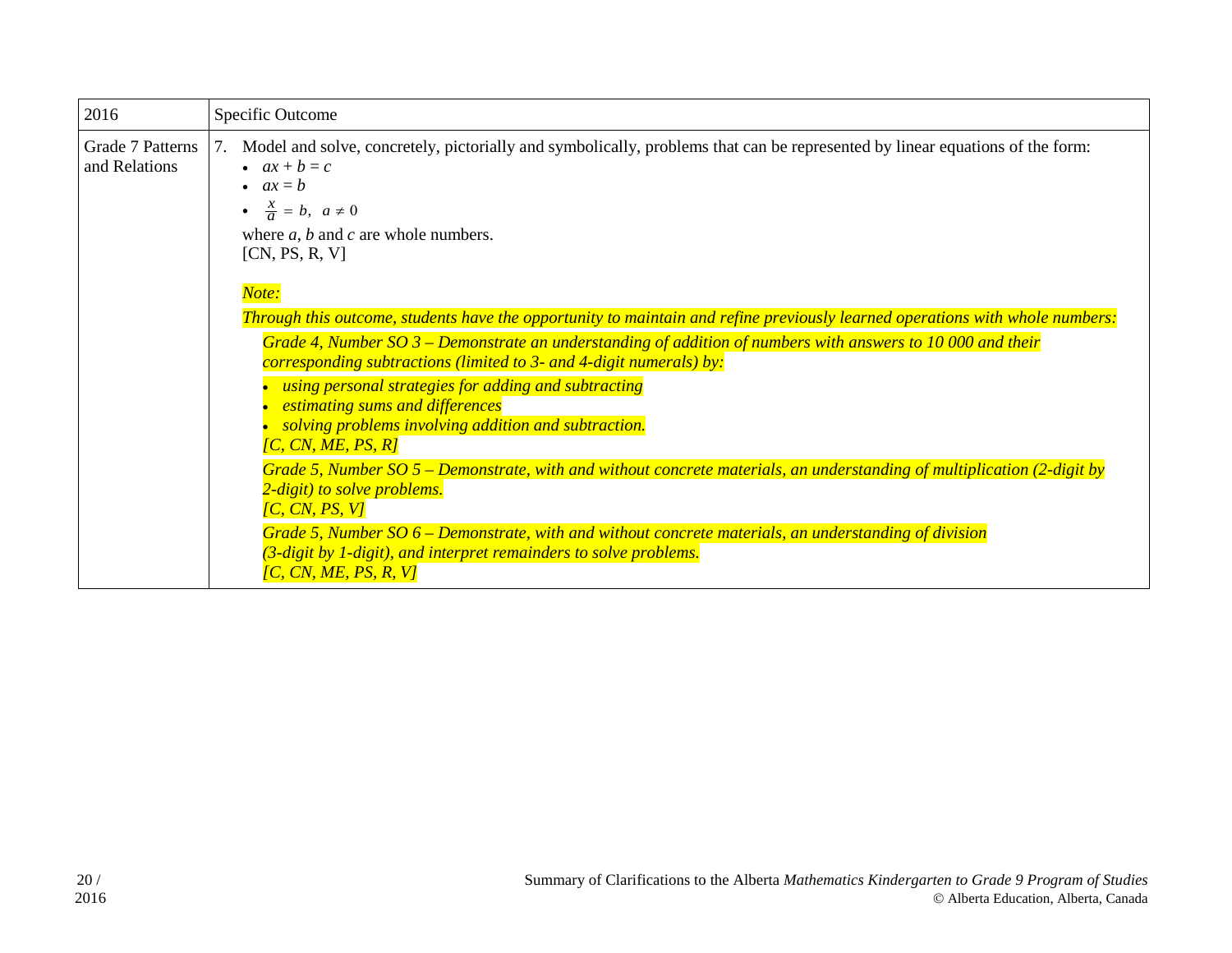| 2016           | Specific Outcome                                                                                                                                                                                                                  |
|----------------|-----------------------------------------------------------------------------------------------------------------------------------------------------------------------------------------------------------------------------------|
| Grade 8 Number | Demonstrate an understanding of perfect squares and square roots, concretely, pictorially and symbolically (limited to whole<br>numbers).<br>[C, CN, R, V]                                                                        |
|                | Note:<br>Through this outcome, students have the opportunity to maintain and refine previously learned operations of multiplication and<br>division with whole numbers:                                                           |
|                | Grade 5, Number SO $5$ – Demonstrate, with and without concrete materials, an understanding of multiplication (2-digit by<br>2-digit) to solve problems.<br>$\overline{IC}$ , $\overline{CN}$ , $\overline{PS}$ , $\overline{VI}$ |
|                | Grade 5, Number SO $6$ – Demonstrate, with and without concrete materials, an understanding of division (3-digit by 1-digit),<br>and interpret remainders to solve problems.<br>$\overline{IC}$ , CN, ME, PS, R, V]               |

| 2016           | Specific Outcome                                                                                                                                                                                                                |
|----------------|---------------------------------------------------------------------------------------------------------------------------------------------------------------------------------------------------------------------------------|
| Grade 8 Number | Determine the approximate square root of numbers that are not perfect squares (limited to whole numbers).<br>2.<br>[C, CN, ME, R, T]<br>$[ICT: P2-3.4]$                                                                         |
|                | Note:                                                                                                                                                                                                                           |
|                | Through this outcome, students have the opportunity to maintain and refine previously learned operations of multiplication and<br>division with whole numbers:                                                                  |
|                | Grade 5, Number SO 5 – Demonstrate, with and without concrete materials, an understanding of multiplication (2-digit by<br>2-digit) to solve problems.<br>$\overline{IC}$ , $\overline{CN}$ , $\overline{PS}$ , $\overline{VI}$ |
|                | Grade 5, Number SO $6$ – Demonstrate, with and without concrete materials, an understanding of division (3-digit by 1-digit),<br>and interpret remainders to solve problems.<br>[C, CN, ME, PS, R, V]                           |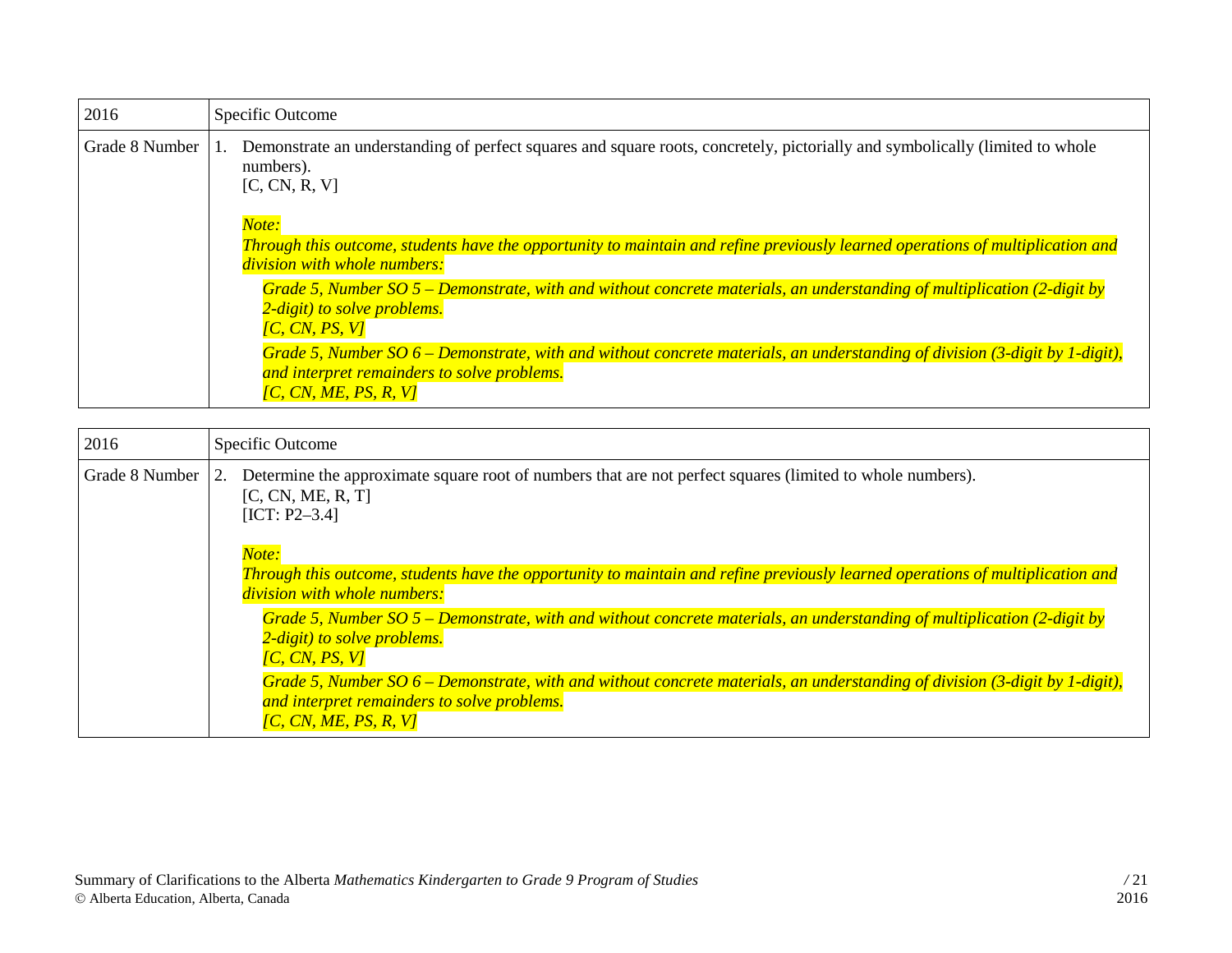| 2016           | Specific Outcome                                                                                                                                                                                                                                                                                                                                                                                                                                                                                                                                                                                             |
|----------------|--------------------------------------------------------------------------------------------------------------------------------------------------------------------------------------------------------------------------------------------------------------------------------------------------------------------------------------------------------------------------------------------------------------------------------------------------------------------------------------------------------------------------------------------------------------------------------------------------------------|
| Grade 8 Number | Demonstrate an understanding of multiplication and division of integers, concretely, pictorially and symbolically.<br>[C, CN, PS, R, V]<br>Note:                                                                                                                                                                                                                                                                                                                                                                                                                                                             |
|                | Through this outcome, students have the opportunity to maintain and refine previously learned operations of multiplication and<br>division with whole numbers:<br>Grade 5, Number SO $5$ – Demonstrate, with and without concrete materials, an understanding of multiplication (2-digit by<br>2-digit) to solve problems.<br>$\overline{IC}$ , $\overline{CN}$ , $\overline{PS}$ , $\overline{VI}$<br>Grade 5, Number SO $6$ – Demonstrate, with and without concrete materials, an understanding of division (3-digit by 1-digit),<br>and interpret remainders to solve problems.<br>[C, CN, ME, PS, R, V] |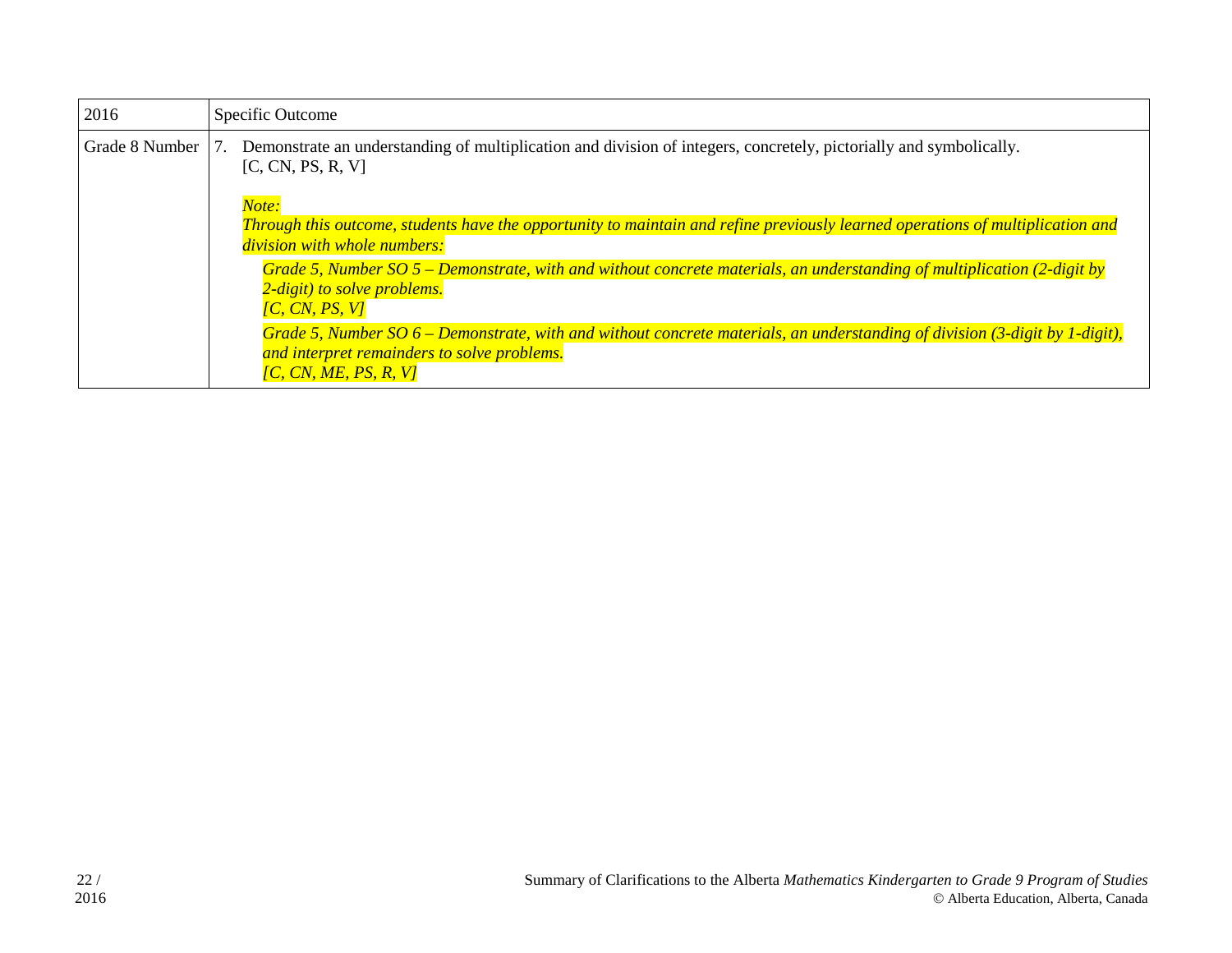| 2016                              | Specific Outcome                                                                                                                                                                                                                                                                                                                                                                                                                                                                                                                                                                                                                                                                                                                                                                                                                                                                                                                                                                                                                                                                                                                                                                                                                                                                                    |
|-----------------------------------|-----------------------------------------------------------------------------------------------------------------------------------------------------------------------------------------------------------------------------------------------------------------------------------------------------------------------------------------------------------------------------------------------------------------------------------------------------------------------------------------------------------------------------------------------------------------------------------------------------------------------------------------------------------------------------------------------------------------------------------------------------------------------------------------------------------------------------------------------------------------------------------------------------------------------------------------------------------------------------------------------------------------------------------------------------------------------------------------------------------------------------------------------------------------------------------------------------------------------------------------------------------------------------------------------------|
| Grade 8 Patterns<br>and Relations | 2. Model and solve problems, concretely, pictorially and symbolically, using linear equations of the form:<br>$\bullet$ $ax = b$<br>$\bullet \quad \frac{x}{-} = b$ , $a \neq 0$<br>$ax + b = c$<br>$\bullet$ $\frac{x}{a} + b = c, \ a \neq 0$<br>• $a(x + b) = c$<br>where $a, b$ and $c$ are integers.<br>[C, CN, PS, V]<br>Note:<br>Through this outcome, students have the opportunity to maintain and refine previously learned operations with whole numbers:<br>Grade 4, Number SO $3$ – Demonstrate an understanding of addition of numbers with answers to 10 000 and their<br>corresponding subtractions (limited to 3- and 4-digit numerals) by:<br>using personal strategies for adding and subtracting<br>• estimating sums and differences<br>solving problems involving addition and subtraction.<br>$\overline{IC}$ , $\overline{CN}$ , $\overline{ME}$ , $\overline{PS}$ , $\overline{RI}$<br>Grade 5, Number SO $5$ – Demonstrate, with and without concrete materials, an understanding of multiplication (2-digit by<br>2-digit) to solve problems.<br>[C, CN, PS, V]<br>Grade 5, Number $SO 6$ – Demonstrate, with and without concrete materials, an understanding of division (3-digit by 1-digit),<br>and interpret remainders to solve problems.<br>[C, CN, ME, PS, R, V] |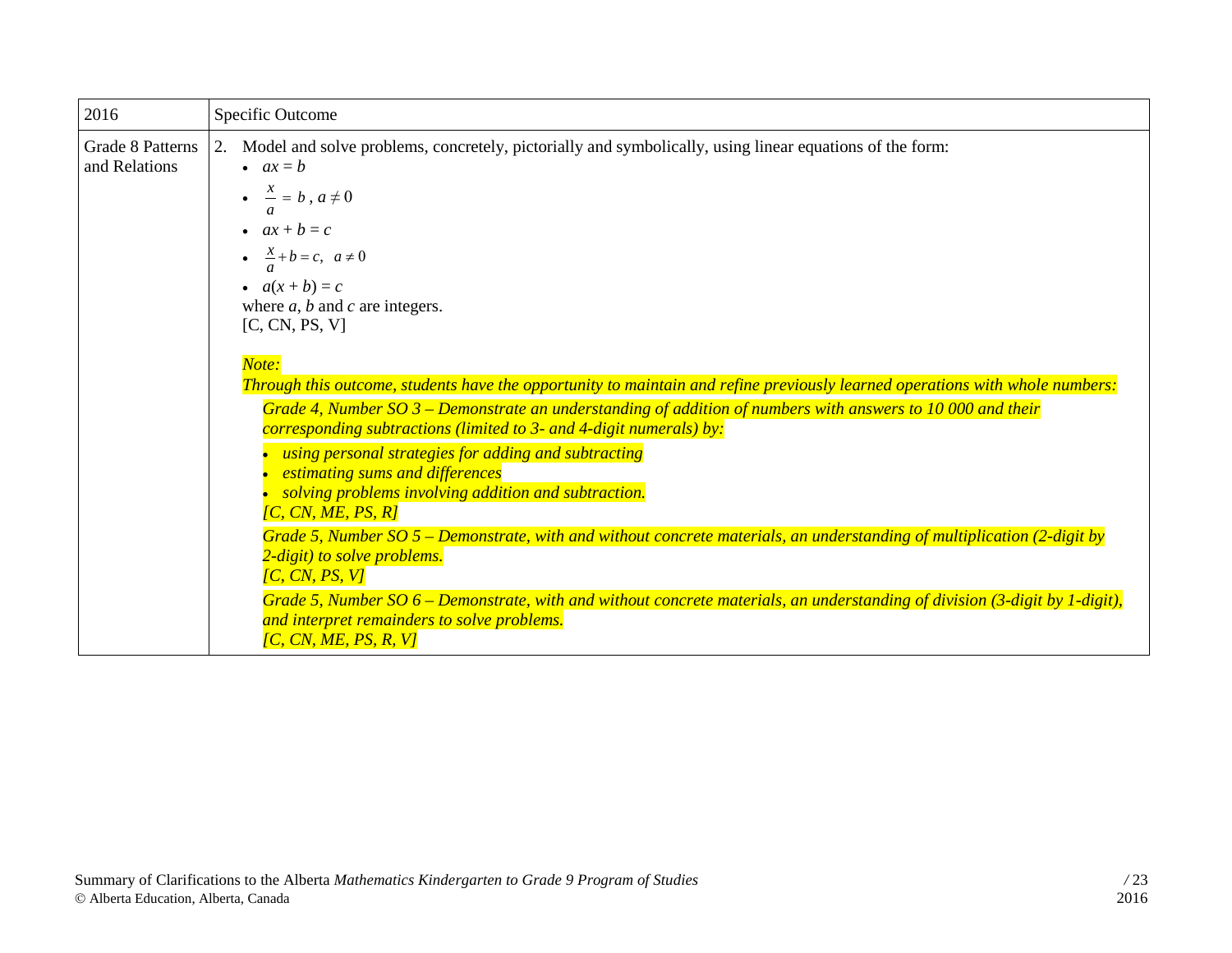| 2016           | Specific Outcome                                                                                                                                                                                                                                                                                                                                                                                                                                                                                                                                                                                                                                                                                                                                                                                                                                                                                                                                                                                                                                                                                                                                                                                                                                                                                                                                                                                                        |
|----------------|-------------------------------------------------------------------------------------------------------------------------------------------------------------------------------------------------------------------------------------------------------------------------------------------------------------------------------------------------------------------------------------------------------------------------------------------------------------------------------------------------------------------------------------------------------------------------------------------------------------------------------------------------------------------------------------------------------------------------------------------------------------------------------------------------------------------------------------------------------------------------------------------------------------------------------------------------------------------------------------------------------------------------------------------------------------------------------------------------------------------------------------------------------------------------------------------------------------------------------------------------------------------------------------------------------------------------------------------------------------------------------------------------------------------------|
| Grade 9 Number | 3. Demonstrate an understanding of rational numbers by:<br>• comparing and ordering rational numbers<br>solving problems that involve arithmetic operations on rational numbers.<br>[C, CN, PS, R, T, V]<br>$[ICT: P2-3.4]$                                                                                                                                                                                                                                                                                                                                                                                                                                                                                                                                                                                                                                                                                                                                                                                                                                                                                                                                                                                                                                                                                                                                                                                             |
|                | Note:<br>Through this outcome, students have the opportunity to maintain and refine previously learned:<br>operations with whole numbers:<br>Grade 4, Number SO $3$ – Demonstrate an understanding of addition of numbers with answers to 10 000 and their<br>corresponding subtractions (limited to 3- and 4-digit numerals) by:<br>using personal strategies for adding and subtracting<br><i>estimating sums and differences</i><br>solving problems involving addition and subtraction.<br>[C, CN, ME, PS, R]<br>Grade 5, Number SO $5$ – Demonstrate, with and without concrete materials, an understanding of multiplication (2-digit by<br>2-digit) to solve problems.<br>[C, CN, PS, V]<br>Grade 5, Number SO 6 – Demonstrate, with and without concrete materials, an understanding of division (3-digit by 1-digit),<br>and interpret remainders to solve problems.<br>[C, CN, ME, PS, R, V]<br>operations with fractions:<br>Grade 7, Number SO 5 – Demonstrate an understanding of adding and subtracting positive fractions and mixed numbers, with<br>like and unlike denominators, concretely, pictorially and symbolically (limited to positive sums and differences).<br>[C, CN, ME, PS, R, V]<br>Grade 8, Number SO 6 – Demonstrate an understanding of multiplying and dividing positive fractions and mixed numbers,<br>concretely, pictorially and symbolically.<br>[C, CN, ME, PS]<br>(continued) |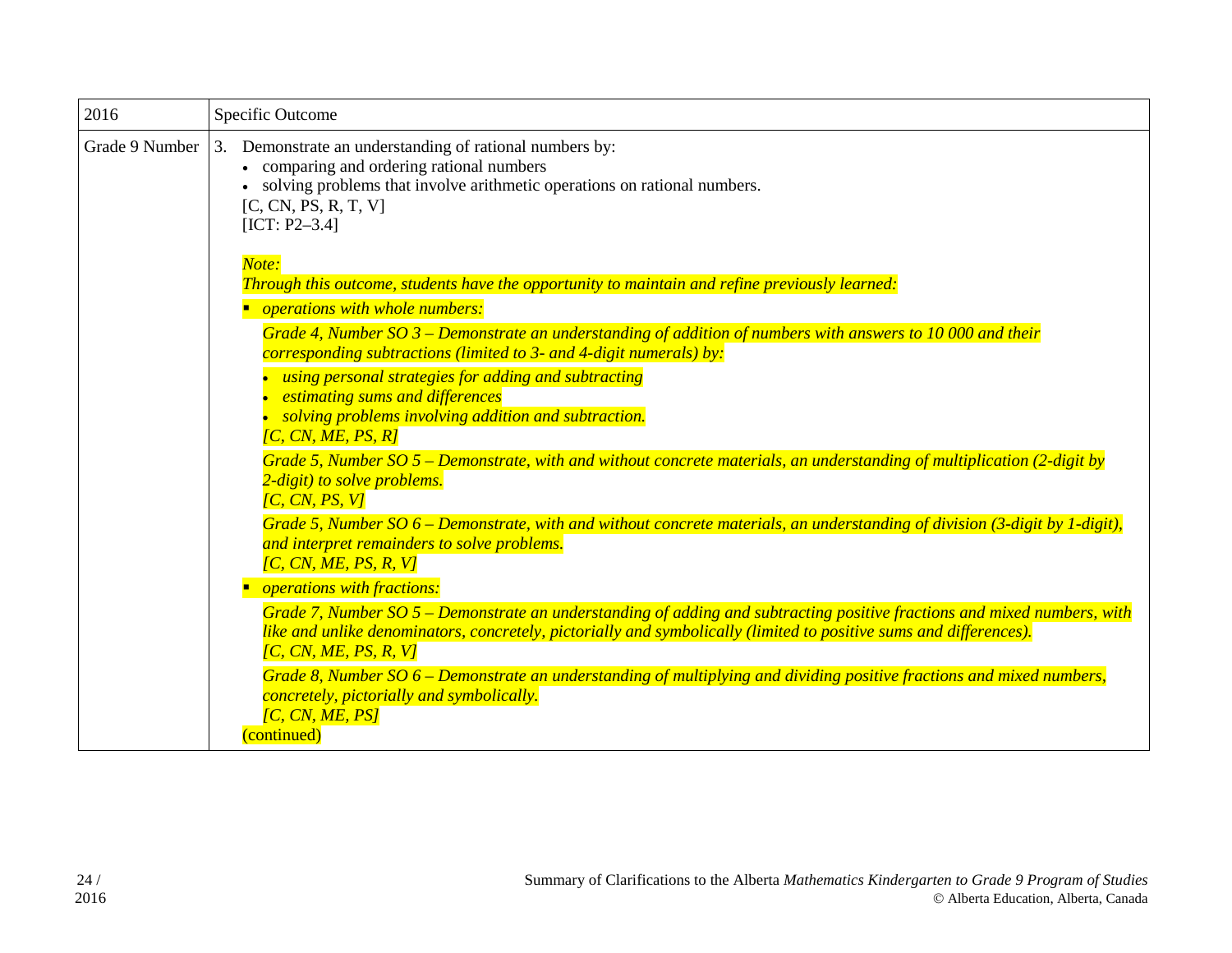| 2016           | Specific Outcome                                                                                                                                                                                                         |
|----------------|--------------------------------------------------------------------------------------------------------------------------------------------------------------------------------------------------------------------------|
| Grade 9 Number | (continued)<br><i><b>operations with integers:</b></i><br>Grade 7, Number SO 6 – Demonstrate an understanding of addition and subtraction of integers, concretely, pictorially and<br>symbolically.<br>[C, CN, PS, R, V] |
|                | Grade 8, Number SO 7 – Demonstrate an understanding of multiplication and division of integers, concretely, pictorially and<br>symbolically.<br>[C, CN, PS, R, V]                                                        |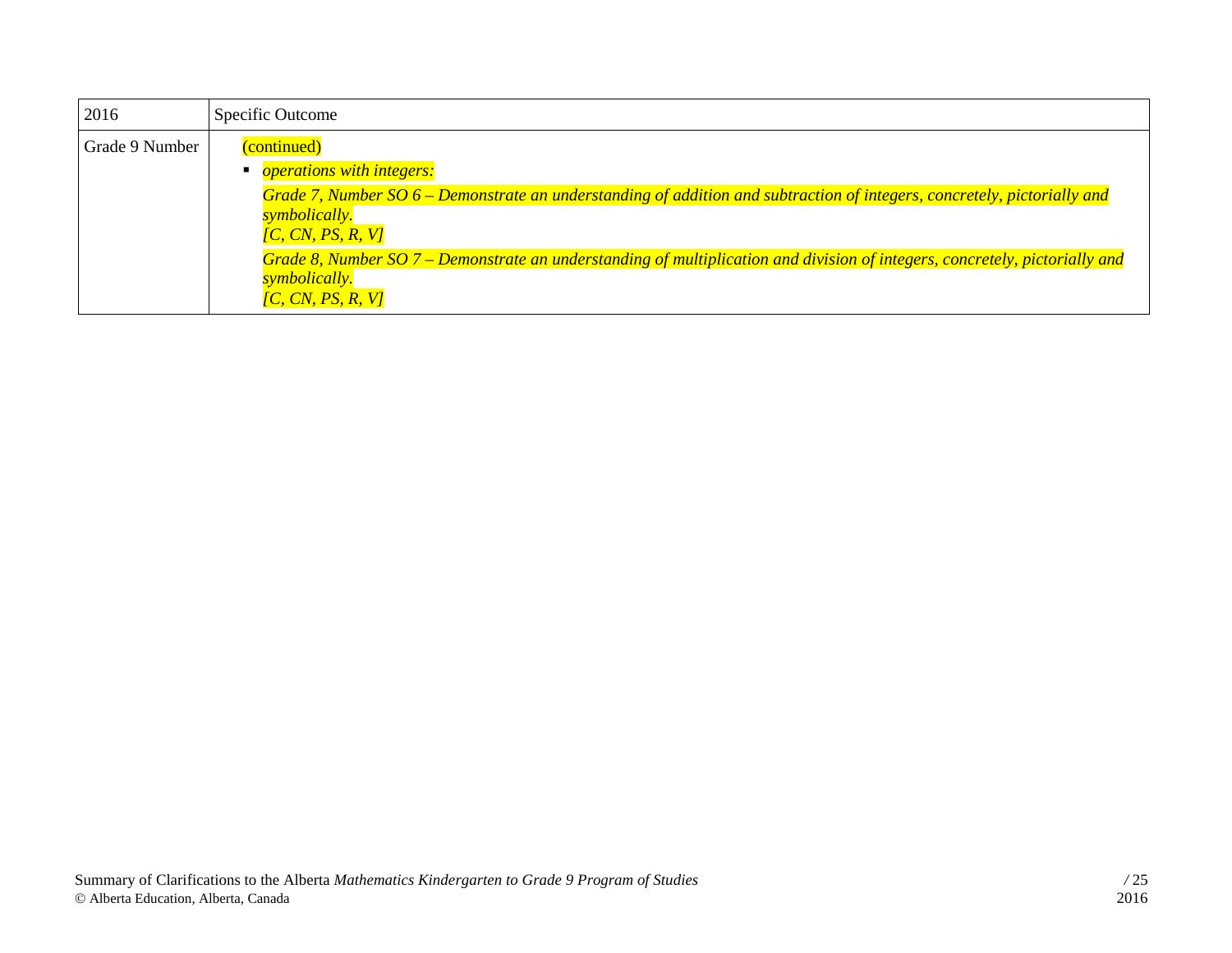| 2016           | Specific Outcome                                                                                                                                                                                                                                                                                                                                                                                                                                                                                                           |
|----------------|----------------------------------------------------------------------------------------------------------------------------------------------------------------------------------------------------------------------------------------------------------------------------------------------------------------------------------------------------------------------------------------------------------------------------------------------------------------------------------------------------------------------------|
| Grade 9 Number | 4. Explain and apply the order of operations, including exponents, with and without technology.<br>[PS, T]<br>$[ICT: P2-3.4]$<br>Note:<br>Through this outcome, students have the opportunity to maintain and refine previously learned:<br>operations with whole numbers:<br>Grade 4, Number SO $3$ – Demonstrate an understanding of addition of numbers with answers to 10 000 and their<br>corresponding subtractions (limited to 3- and 4-digit numerals) by:<br>using personal strategies for adding and subtracting |
|                | estimating sums and differences<br>solving problems involving addition and subtraction.<br>[C, CN, ME, PS, R]<br>Grade 5, Number SO $5$ – Demonstrate, with and without concrete materials, an understanding of multiplication (2-digit by<br>2-digit) to solve problems.                                                                                                                                                                                                                                                  |
|                | [C, CN, PS, V]<br>Grade 5, Number $SO 6$ – Demonstrate, with and without concrete materials, an understanding of division (3-digit by 1-digit),<br>and interpret remainders to solve problems.<br>[C, CN, ME, PS, R, V]                                                                                                                                                                                                                                                                                                    |
|                | <i><b>operations with fractions:</b></i><br>Grade 7, Number SO 5 – Demonstrate an understanding of adding and subtracting positive fractions and mixed numbers, with<br>like and unlike denominators, concretely, pictorially and symbolically (limited to positive sums and differences).<br>[C, CN, ME, PS, R, V]<br>Grade 8, Number $SO 6$ – Demonstrate an understanding of multiplying and dividing positive fractions and mixed numbers,<br>concretely, pictorially and symbolically.<br>[C, CN, ME, PS]             |
|                | <i><b>operations with integers:</b></i><br>Grade 7, Number SO 6 – Demonstrate an understanding of addition and subtraction of integers, concretely, pictorially and<br>symbolically.<br>[C, CN, PS, R, V]<br>Grade 8, Number SO 7 – Demonstrate an understanding of multiplication and division of integers, concretely, pictorially and<br>symbolically.<br>[C, CN, PS, R, V]                                                                                                                                             |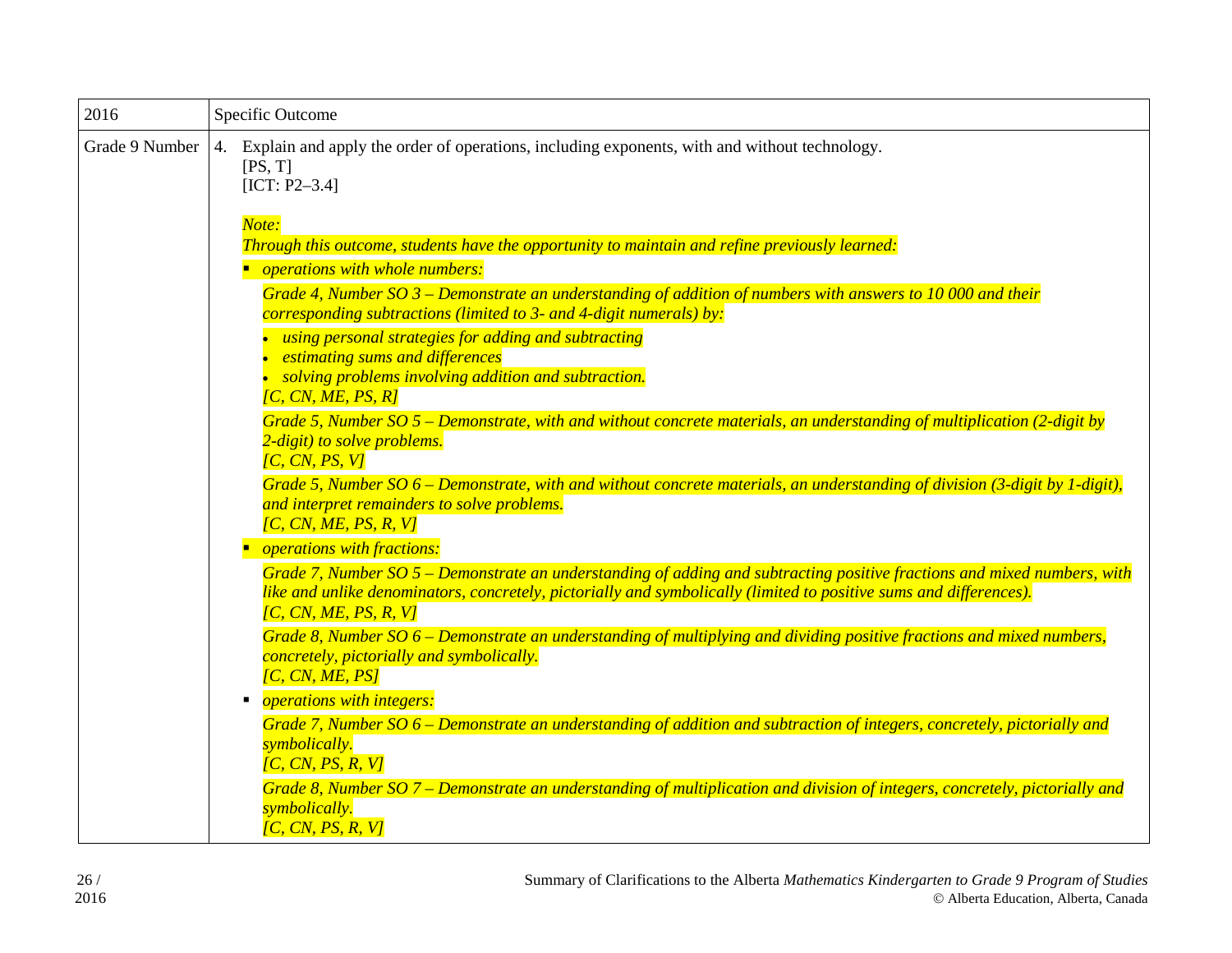| 2016                              | Specific Outcome                                                                                                                                                                                                                                                                                                                                                                                        |
|-----------------------------------|---------------------------------------------------------------------------------------------------------------------------------------------------------------------------------------------------------------------------------------------------------------------------------------------------------------------------------------------------------------------------------------------------------|
| Grade 9 Patterns<br>and Relations | Model, record and explain the operations of addition and subtraction of polynomial expressions, concretely, pictorially and<br>6.<br>symbolically (limited to polynomials of degree less than or equal to 2).<br>[C, CN, PS, R, V]                                                                                                                                                                      |
|                                   | Note:<br>Through this outcome, students have the opportunity to maintain and refine previously learned:<br>addition and subtraction with whole numbers:<br>Grade 4, Number SO $3$ – Demonstrate an understanding of addition of numbers with answers to 10 000 and their<br>corresponding subtractions (limited to 3- and 4-digit numerals) by:<br>using personal strategies for adding and subtracting |
|                                   | <i>estimating sums and differences</i><br>solving problems involving addition and subtraction.<br>$\overline{IC}$ , CN, ME, PS, R]<br>addition and subtraction with integers:<br>Grade 7, Number SO 6 – Demonstrate an understanding of addition and subtraction of integers, concretely, pictorially and<br>symbolically.<br>[C, CN, PS, R, V]                                                         |